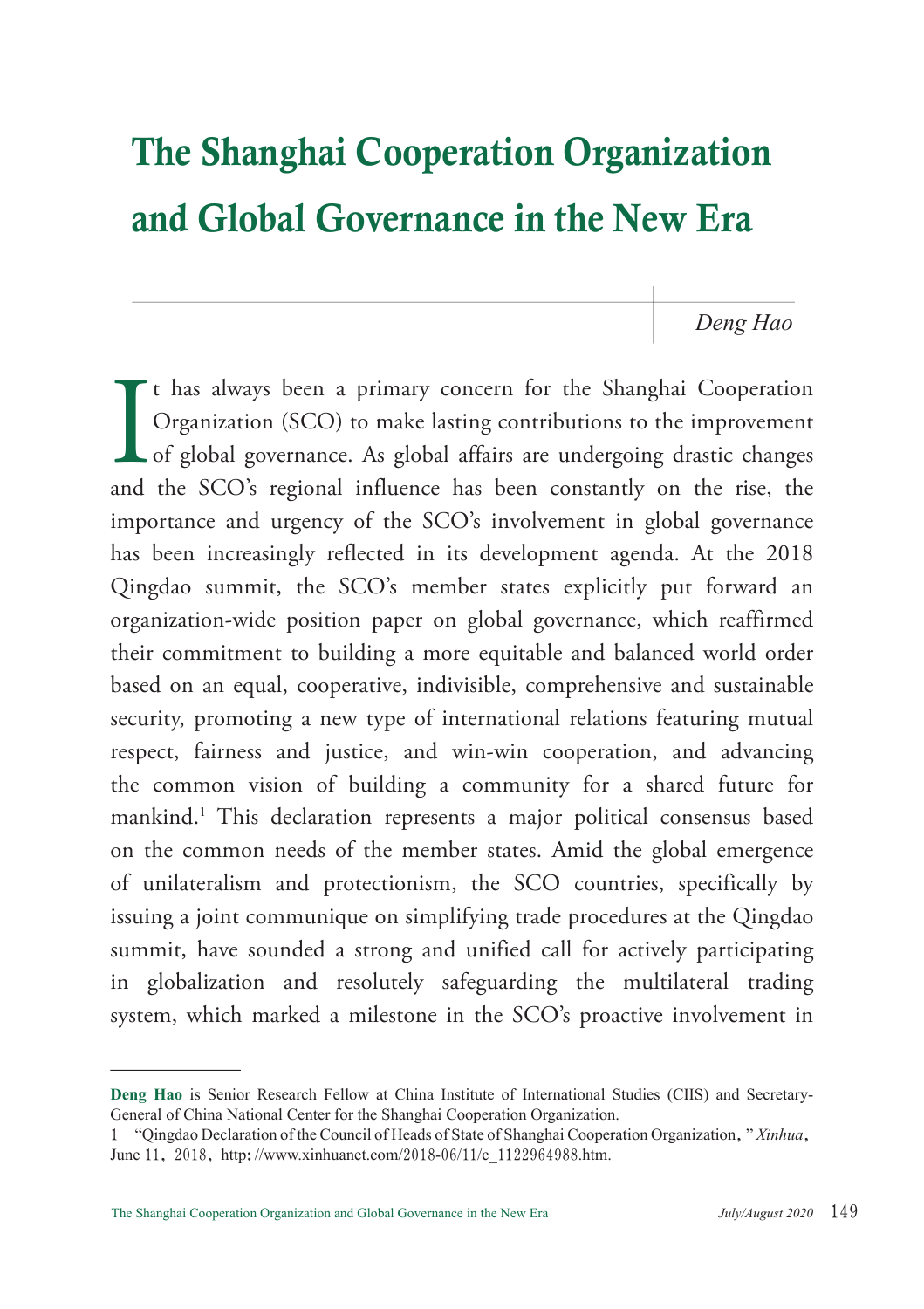global governance. The Bishkek Declaration of the SCO's 2019 summit re-emphasized that we should further improve the global economic governance system, jointly safeguard the multilateral trading regime with World Trade Organization (WTO) rules as the cornerstone, and create a transparent, predictable and stable environment for cooperation in trade and investment. The aim of these efforts is to establish an open world economy in strict opposition to any fragmentation of global trade and to all forms of trade protectionism.2 The joint communique issued at the 2019 meeting of the SCO Council of Heads of Government equally stressed the urgency of reforming the WTO through an overhaul of key functions such as negotiation, supervision and dispute settlement, in order to improve the efficiency of its operations.3 Global governance has quite obviously become a central theme and major priority of the Shanghai Cooperation Organization in the new era. This future of global governance not only concerns the development of the SCO itself, but also has fundamental implications for the future international and regional order.

## History of SCO Participation in Global Governance

The Shanghai Cooperation Organization was established on the basis of the "Shanghai Five" mechanism as a new type of regional intergovernmental organization.4 With more members and expanding cooperation areas and cooperation mechanisms, the SCO shifted its focus from primarily regional governance to greater involvement in global governance. Since its inception in 2001, the SCO's degree of engagement in global governance has undergone three successive stages.

**The 2001-2008 period was the SCO's initial stage of participation** 

<sup>2</sup> "Bishkek Declaration of the Shanghai Cooperation Organization's Heads of State Council," Shanghai Cooperation Organization, http://eng.sectsco.org/load/550977.

<sup>3</sup> "Joint Communique of the 18th Meeting of the Council of Heads of Government (Prime Ministers) of the Member States of the Shanghai Cooperation Organization," *Xinhua*, November 3, 2019, http://www. xinhuanet.com//world/2019-11/03/c\_1125185470.htm.

<sup>4</sup> Qi Zhenhong, ed., *Shanghai Cooperation Organization: Looking Back and Looking Forward (2001- 2018)*, World Affairs Press, 2018, p.4.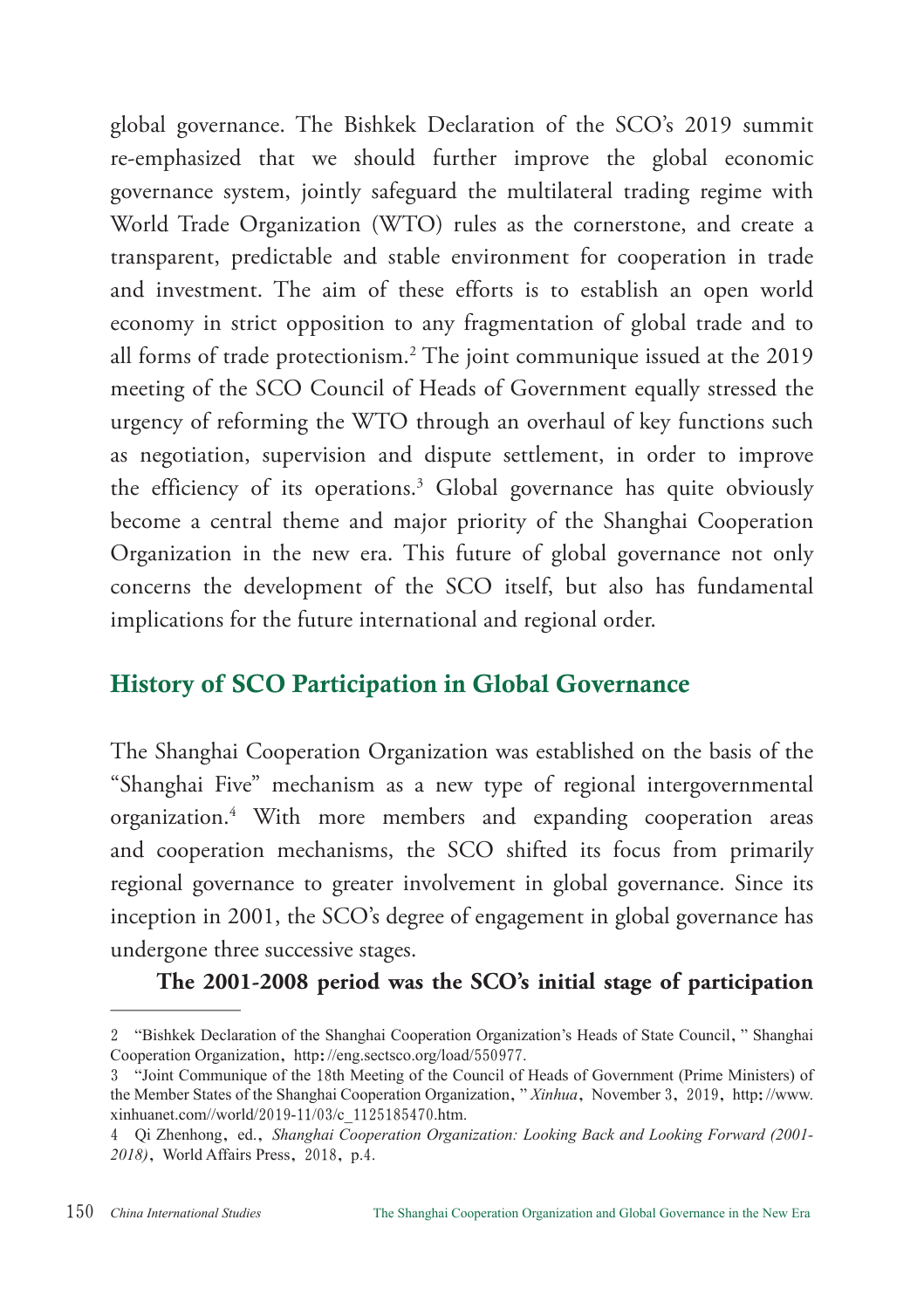**in global governance.** Firstly, the SCO identified global governance as one of its main fields of activity. In its founding declaration the SCO explicitly committed itself to "establishing new, democratic, just and rational international political and economic order,"5 which was later reaffirmed in the SCO Charter passed in 2002 and the Treaty on Long-term Good Neighborliness, Friendship and Cooperation among the SCO Member States in 2007. This series of policy guidelines made global governance, in parallel with safeguarding regional stability and promoting regional development, one of the SCO's three major tasks. The SCO's acquisition of observer status in the United Nations General Assembly in December 2004 marked the official recognition by the UN, the world's most authoritative global governance institution, and offered the organization an effective platform for its participation in global governance. Secondly, the SCO contributed new concepts to the idea of global governance. The organization was the first to propose the "Shanghai Spirit" of mutual trust, mutual benefit, equality, consultation, respect for diverse civilizations, and pursuit of common development in international relations. It suggested an active practice of these new concepts of security, cooperation, and civilization with winwin cooperation at the core, thus contributing the "SCO philosophy" to the global governance framework. And lastly, the SCO put forward new propositions for global governance. In view of the severe challenges facing international politics and security, the SCO raised its voice and presented solutions typical for the SCO approach. These include calling on the international community to "develop, as soon as possible, a Comprehensive Convention on Combating International Terrorism and Convention for the Suppression of Acts of Nuclear Terrorism acceptable to all parties,"6 and establish a global system to "address new threats and challenges where the central coordinating role would belong to the UN and its Security

<sup>5</sup> "Declaration on the Establishment of the Shanghai Cooperation Organization," Shanghai Cooperation Organization, http://eng.sectsco.org/load/193054.

<sup>6</sup> "Joint Statement by the Ministers of Foreign Affairs of the Member States of the Shanghai Cooperation Organization," Shanghai Cooperation Organization, http://eng.sectsco.org/load/193506.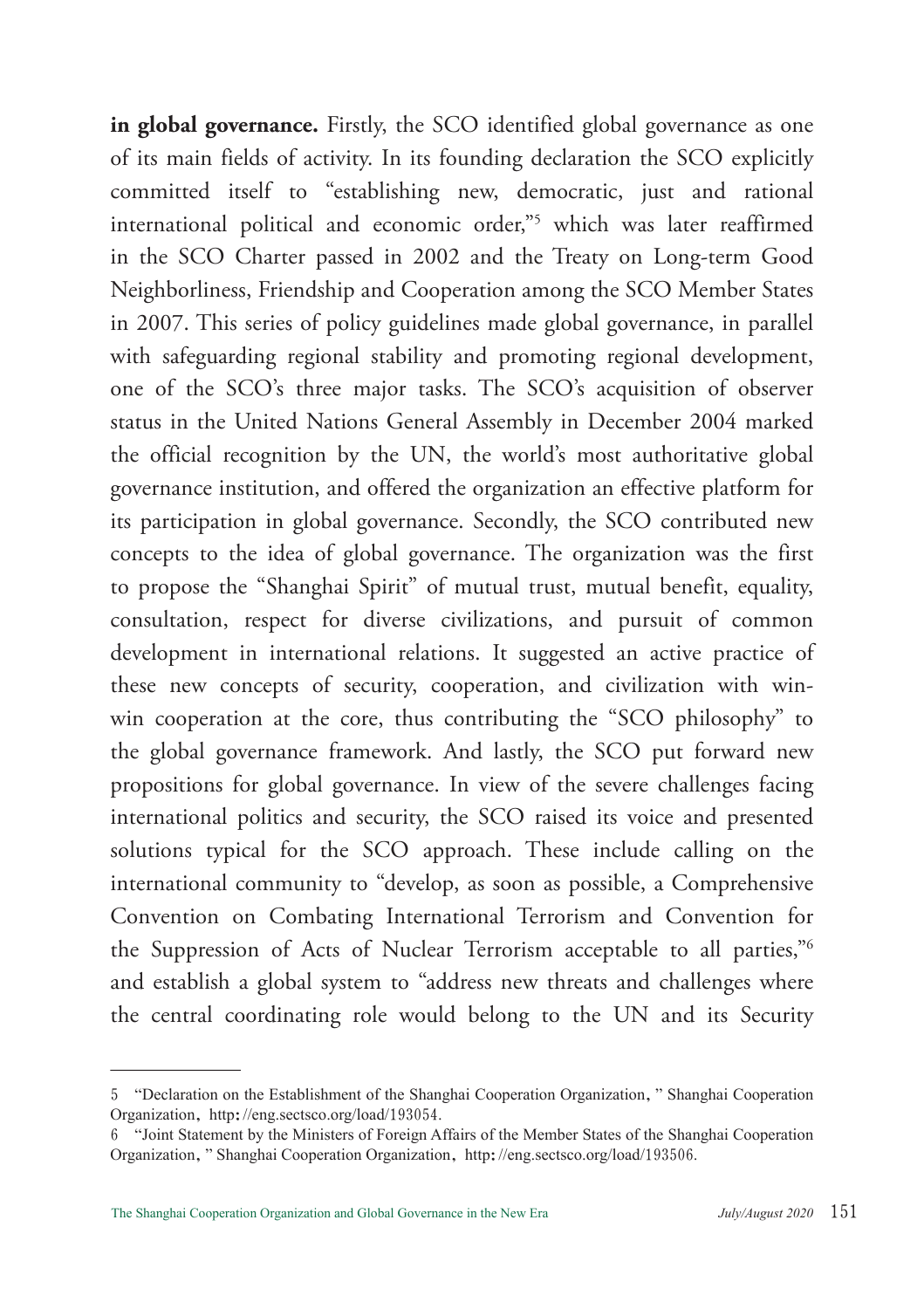Council."7 Furthermore, the SCO heads of states issued appeals to conclude a "comprehensive agreement on non-deployment of weapons in outer space and non-use of force or threat of force against outer space objects,"<sup>8</sup> to support "rational and necessary reforms of the United Nations,"9 and to consolidate the international system so that it can guarantee strategic stability, non-proliferation of weapons of mass destruction, and strong international cooperation in the field of information security.10

In this initial stage of its development, the SCO was mostly concentrating on building its organizational structure, and the condition of its member states did not allow for more proactive involvement in global governance. Among the SCO states, only Kyrgyzstan and China had acceded to the World Trade Organization (WTO) at the time, while the others remained outside of the WTO. During this period, the SCO was still a rather inconspicuous follower of global governance affairs, with limited real influence and contributions.

**From 2008 to 2017 the SCO made first steps to actively participate in global governance.** First of all, China and Russia each began to play a leading part in the establishment of international bodies equipped with global governance functions, which in turn created favorable conditions for the SCO's involvement in global governance. The two nations, which serve as the SCO's dual engine, both joined the Group of 20 (G20) in 2008, and together helped establish the BRICS mechanism in 2009, a multilateral policy framework composed of emerging countries. The fact that China and Russia are also permanent members of the UN Security Council, gave them additional weight and credibility for getting involved in governance matters on a global scale. In this context, the SCO became a major platform

<sup>7</sup> "Declaration by the Heads of the Member States of the Shanghai Cooperation Organization," Shanghai Cooperation Organization, http://eng.sectsco.org/load/193445.

<sup>8</sup> *Ibid*.

<sup>9</sup> "Declaration by the Heads of the Member States of the Shanghai Cooperation Organization (Astana, July5,2005)," Shanghai Cooperation Organization, http://eng.sectsco.org/load/197543.

<sup>10</sup> "Statement by the Heads of the Member States of the Shanghai Cooperation Organization on International Information Security (Shanghai, June 15, 2006)," Shanghai Cooperation Organization, http:// eng.sectsco.org/load/197770.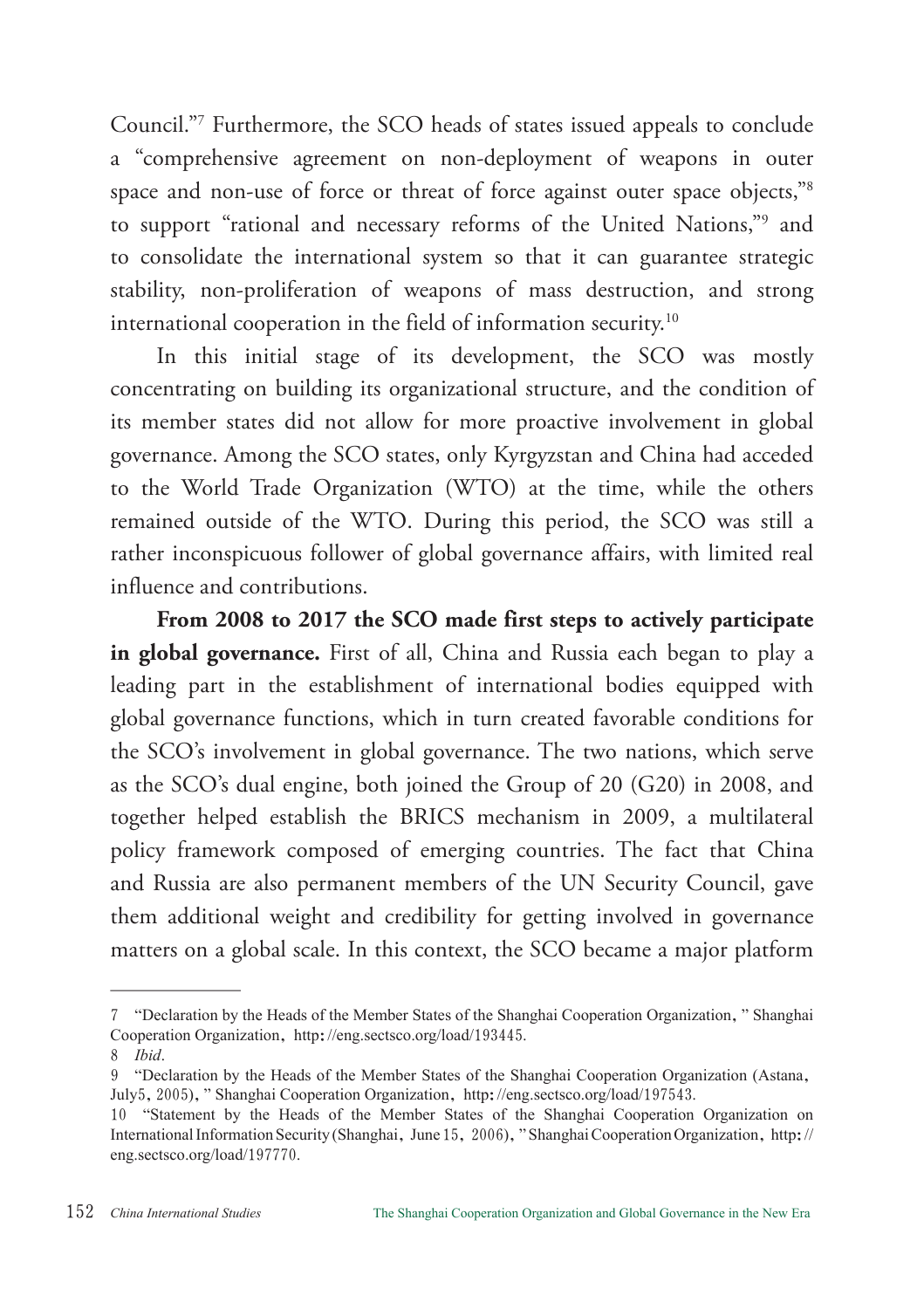for the two countries to more actively exercise significant global governance functions. Secondly, China and Russia both elevated the status of global governance in their diplomacy, and respectively put forward major initiatives with global governance implications, using the SCO as their indispensable central hub for implementation. In addition, China proposed and launched the Belt and Road Initiative in 2013-2014, which has been hailed as a uniquely Chinese approach to global governance, incorporating a global governance concept of wide consultations, joint contributions, and mutual benefits. Concurrently, China initiated and supported the establishment of the Asian Infrastructure Investment Bank and the BRICS New Development Bank, which significantly enriched the SCO's policy framework and scope of action, and thus gave it more confidence to shape the global governance arena. At the same time, Russia put forward the vision of a Eurasian Union and the initiative of a Greater Eurasian Partnership, with the intention of claiming its rightful role in shaping the regional and international order.<sup>11</sup> More importantly, the joint statement on aligning the Silk Road Economic Belt with the Eurasian Economic Union signed by China and Russia in 2015 explicitly identified the SCO as the main platform for the synergies between the two initiatives, thus giving the organization a strong momentum to contribute more effectively to global governance with the support of China and Russia. Finally, as most of its member states joined the WTO, the SCO began placing greater emphasis on getting involved in global economic governance, with equal importance attached to political and economic aspects. The fact that all SCO countries except Uzbekistan had become WTO members has done much to create positive conditions in this regard. In this second development period, the SCO not only continued to pursue international political and security issues, but also began to acquire a growing reputation on issues that affect the global economy and economic governance. Proposals were submitted which included establishing a more just, equal, all-embracing, well-regulated and balanced international financial

<sup>11</sup> Караганов С. С Востока на Запад, или Большая Евразия. // Российская газета. 24 Октября 2016, https://rg.ru/2016/10/24/politolog-karaganov-povorot-rossii-k-rynkam-azii-uzhe-sostoialsia.html.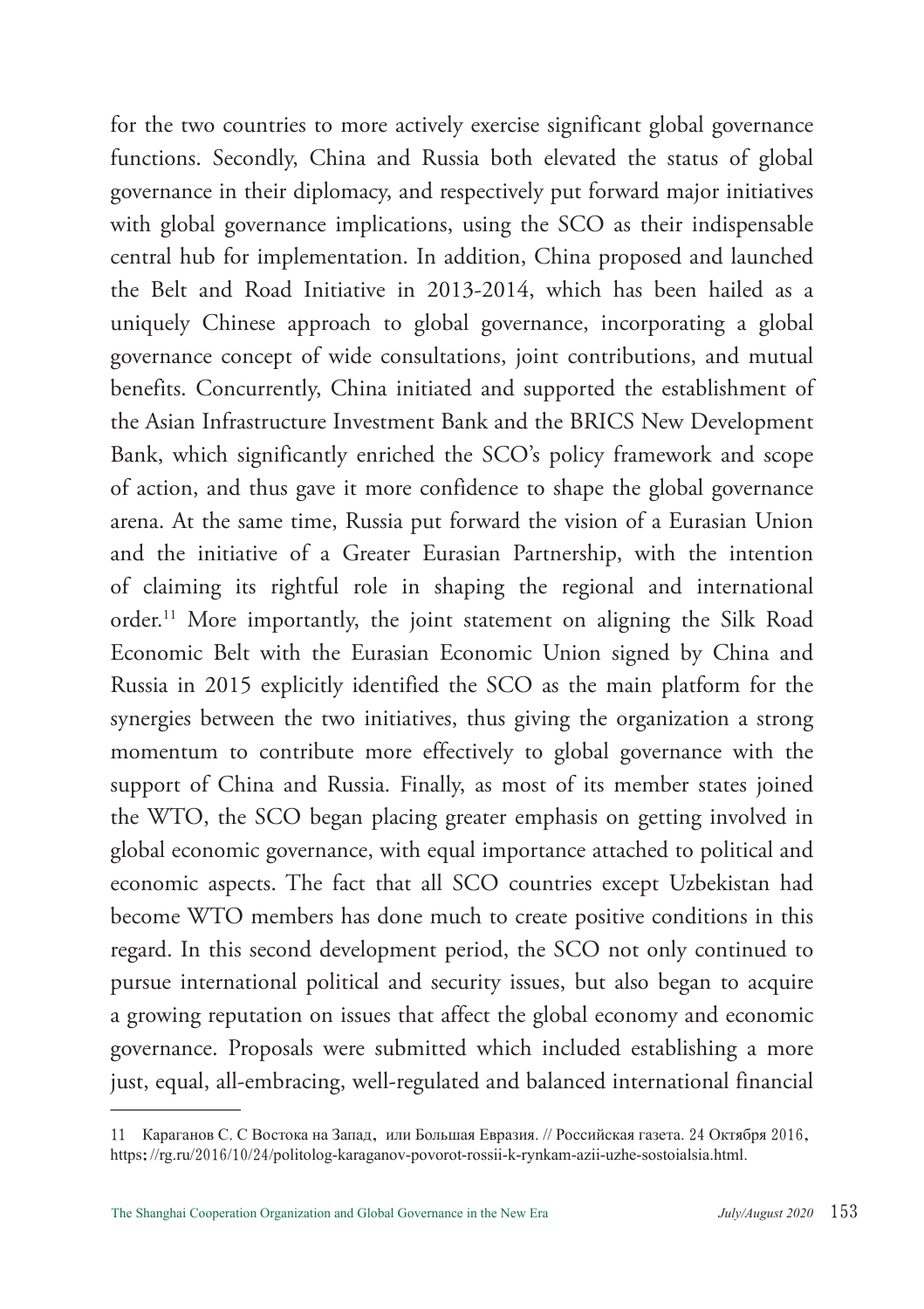regime that caters to the interests of all participants and provides all states with an equal access to the benefits of globalization.<sup>12</sup> Recommendations were made for a profound transformation of the global economy through large-scale structural changes, diversification, improvements in the competitiveness of economies and innovative development.13 Other important suggestions included ensuring economic and financial stability under conditions of economic globalization; conducting world trade by using the principles of transparency, non-discrimination and rules that apply equally to all participants; countering trade protectionism in all manifestations, including the removal of existing trade barriers and preventing the emergence of new ones; advocating the formation of an open global economy and the consolidation of the multilateral trading system.<sup>14</sup>

**The membership enlargement in 2017 empowered the SCO to make proactive contributions to improving global governance.** First, the exceptional expansion of membership of the SCO has significantly elevated its status and influence in global governance, boosting its confidence for playing an even greater role. With the accession of India and Pakistan, the SCO has developed into the largest regional and international organization, simultaneously incorporating China, Russia and India. The combination of these three global emerging powers has transformed the SCO into a truly major force capable of competing with traditional Western powers in the realm of global governance. Furthermore, the goal of fostering a new type of international relations and building a community with a shared future for mankind provides a new and strong conceptual underpinning for the SCO's enhanced role in global governance. The commitment to "promoting the construction of international relations of a new type based on mutual respect, justice, equality, mutually beneficial cooperation, and

<sup>12</sup> "Yekaterinburg Declaration by the Heads of the Member States of the Shanghai Cooperation Organization," Shanghai Cooperation Organization, http://eng.sectsco.org/load/198293.

<sup>13</sup> "The Tashkent Declaration of the Fifteenth Anniversary of the Shanghai Cooperation Organization," Shanghai Cooperation Organization, http://eng.sectsco.org/load/207886.

<sup>14</sup> "The Astana Declaration of the Heads of State of the Shanghai Cooperation Organization," Shanghai Cooperation Organization, http://eng.sectsco.org/load/297146.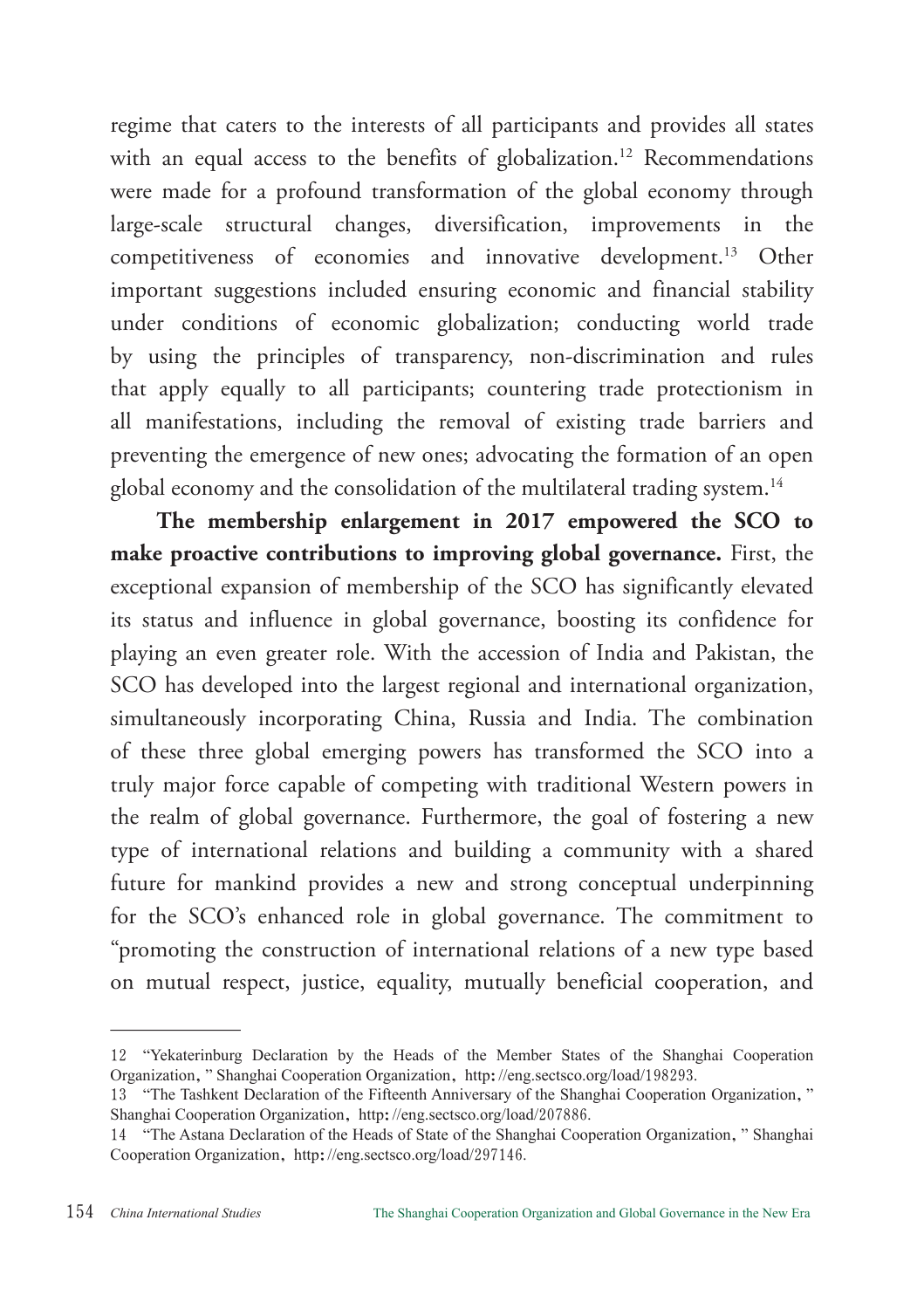the formation of a common vision of building a community for the shared future of humankind," as it was first expressed in the Qingdao Declaration of the SCO Council of Heads of State, was again reiterated in the 2019 Bishkek Declaration, clearly indicating that global governance had become a new major growth factor for the organization. Consequently, the SCO's global governance ambitions have resulted in more proactive international engagement. The release of a ground-breaking joint communique on simplifying trade procedures at the Qingdao summit demonstrates the member states' resolute position and determination to promote world trade facilitation and liberalization. The 2018 Qingdao Declaration and the 2019 Bishkek Declaration were manifestations of the SCO's attitude and position specifically on the global economic governance system. Both of them firmly opposed unilateralism and protectionism, and advocated the building of an open world economy, thus declaring a steadfast commitment to actively seek participation in global economic governance affairs. In July 2017, China and Russia signed the Joint Declaration of the Joint Feasibility Studies on the Eurasian Economic Partnership Agreement. Along with the formal signing of an agreement on trade and economic cooperation between China and the Eurasian Economic Union in May 2018, this represented an additional substantial step taken by the SCO to enhance its further participation in global governance.

## Motivation behind the Enhanced Global Governance Participation

The first successful membership expansion in 2017 has considerably accelerated the SCO's global governance participation, most notably characterized by its proactive attitude to submit an increasing number of own contributions. Motivated by three major factors, global governance has become a new top priority and growth factor of the SCO in the new era.

**First, the acceptance of India and Pakistan as members has injected strong impetus for the SCO's in-depth engagement in global governance.** The incorporation of these two South Asian countries has been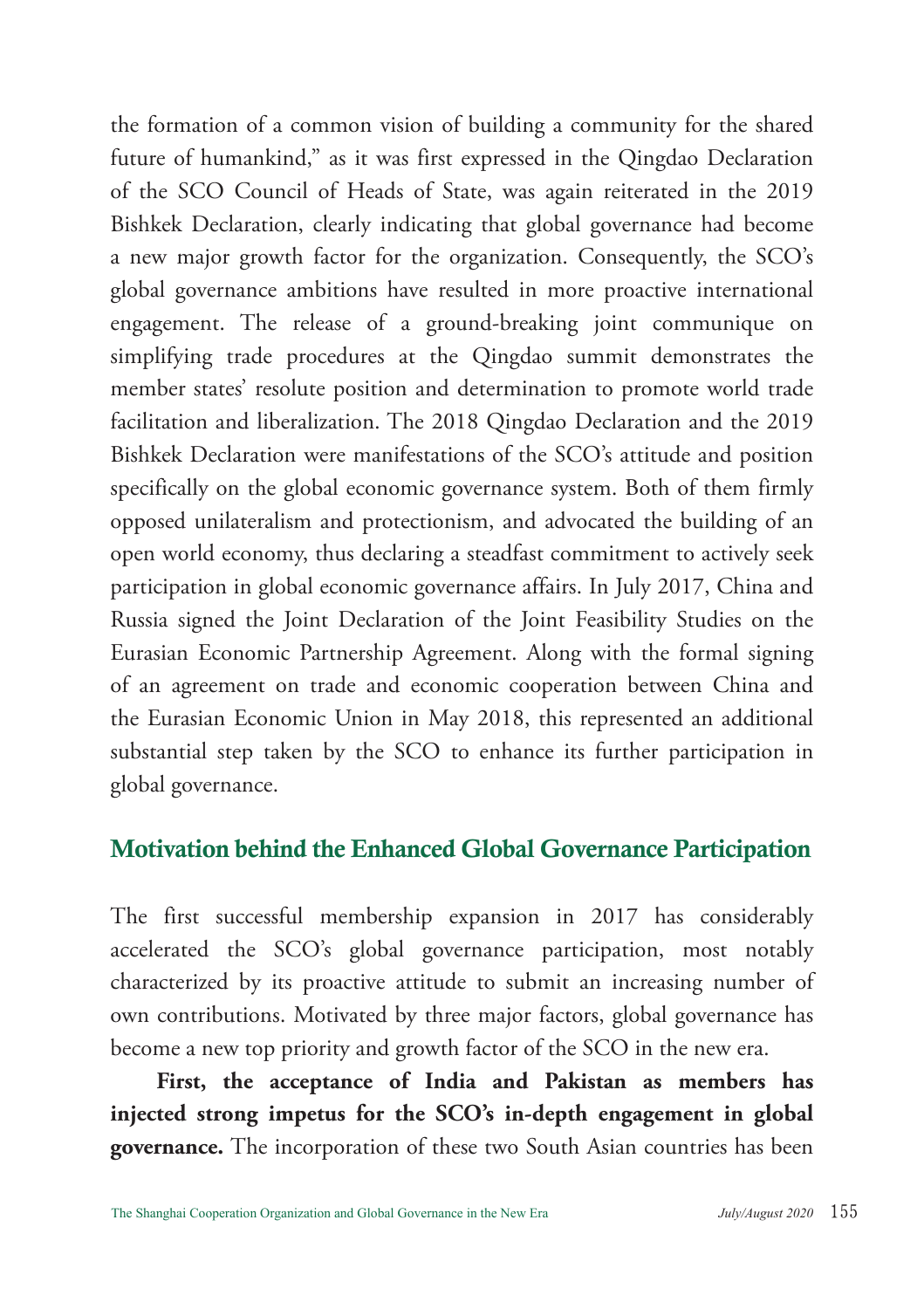applauded as an epoch-making event in the SCO's development. It clearly marked the advent of a whole new historical period for the organization, and significantly empowered the SCO's position in global governance. The expansion increased the number of formal SCO members from six to eight, and the SCO countries' share of the world's total population rose from 25 percent to 44 percent. The collective size of SCO countries expanded from 30.17 million to 33.84 million square kilometers, accounting for about one quarter of the earth's land area, and the share of their combined GDP grew from 15 percent to nearly 25 percent of global GDP.<sup>15</sup> Having become the largest international organization in terms of population and territory, the overall power and international influence of the SCO were both significantly enhanced, leading to a sharp rise in status and governance potential not only for the Eurasian region, but even for the world. At the same time, the accession of India and Pakistan signifies the strong intrinsic appeal and attractiveness of the SCO's new concepts and proposals for global governance, with the "Shanghai Spirit" at its core. This has greatly enhanced the SCO's confidence to advance the building of a new framework for conducting fair and reasonable international politics and trade. While India and Pakistan are developing countries, India is also a major rising power and emerging market economy in the world. The entry of these two states further highlights the SCO's advantageous nature of being a high-ranking global governance mechanism for developing countries. As the organization can now be a leading voice representing the interests of developing countries within the global governance system, the hope is justified that the global governance landscape and the international order can be led into a direction more favorable to developing countries.

**Second, stronger institutional synergy and cooperation between China and Russia has added momentum to the SCO's participation in global governance.** Chinese-Russian cooperation exerts decisive influence on the SCO's involvement in global governance. By combining forces

<sup>15</sup> Qi Zhenhong, ed., *Shanghai Cooperation Organization: Looking Back and Looking Forward (2001- 2018)*, pp.3-4.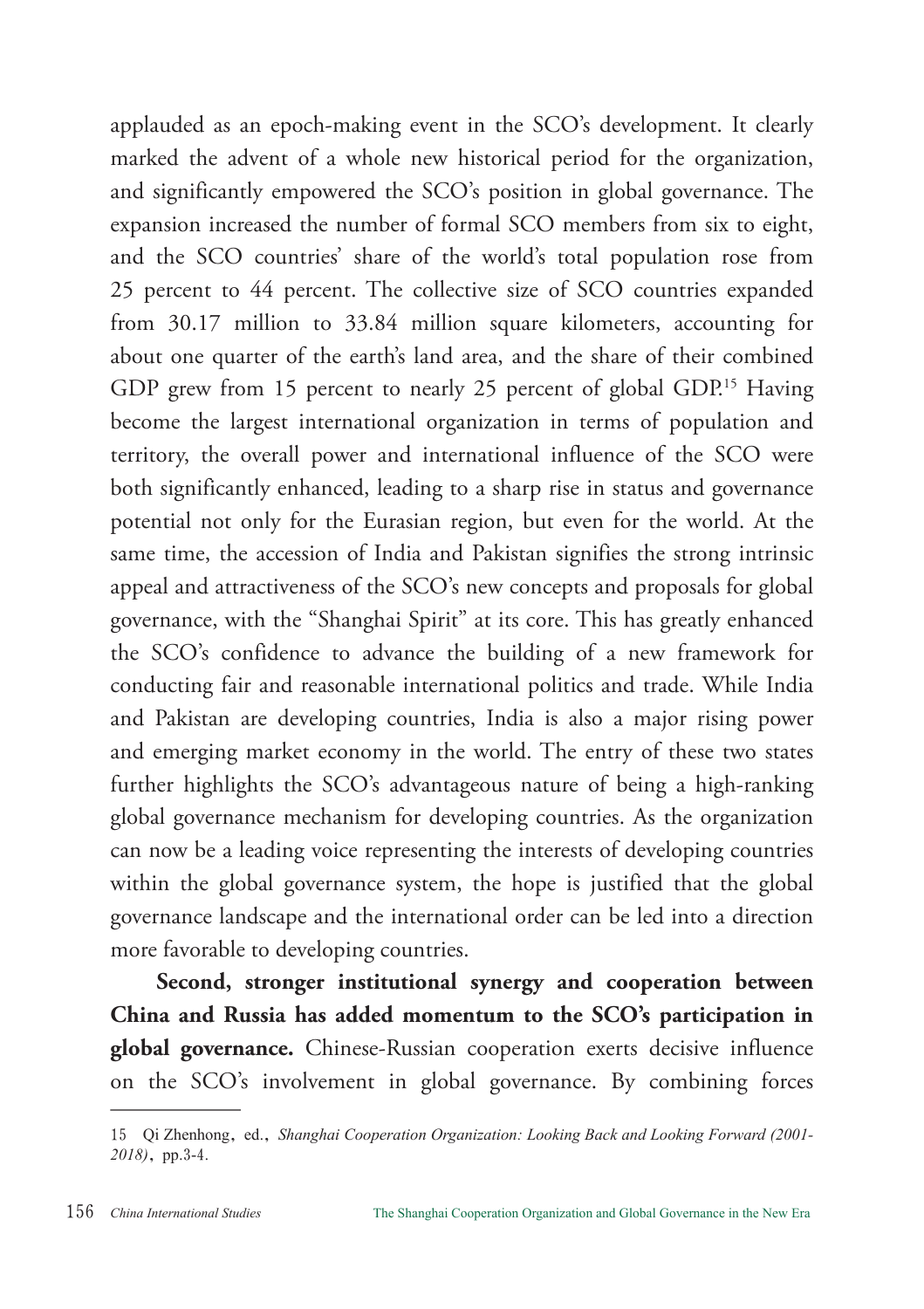and making more joint efforts in recent years, the institutional synergy and character of China-Russia cooperation in terms of global and regional governance has entered a new period. In the Joint Statement on Cooperation on the Construction of Joint Eurasian Economic Union and the Silk Road Projects signed by Chinese and Russian leaders in May 2015, the SCO was explicitly identified as the responsible cooperation platform,<sup>16</sup> which laid the legal foundation for bilateral coordination in matters of regional governance. The completion of joint feasibility studies in connection with the Eurasian Economic Partnership Agreement by the two countries marked a new phase of institutional synergy of the Chinese Belt and Road Initiative and the Russian Greater Eurasian Partnership initiative. This new dimension of bilateral cooperation in global and regional governance is paving the way and removing obstacles for the SCO's participation in global governance from a higher vantage point.

By paying significantly more attention to and making greater investments in global governance issues, China and Russia have effectively driven the SCO's global governance participation forward. China's main objective when conducting major-country diplomacy has been to foster a new type of international relations and building a community with a shared future for mankind, making it show stronger commitment and confidence to play a more important role in global governance. By introducing this objective into the Qingdao Declaration and the Bishkek Declaration, China has turned its proposals into a collective consensus of SCO member countries, thus equipping the SCO with a powerful theory tool for its proactive global governance engagement. In his speech at the SCO Qingdao summit, Chinese President Xi Jinping called for the SCO countries to advocate extensive consultation, joint contribution and shared benefits in global governance and push for reform of the global governance system, and jointly build a community with shared future for humanity. On this occasion, he also presented his vision of development, security, cooperation,

<sup>16</sup> "Joint Statement on Cooperation on the Construction of Joint Eurasian Economic Union and the Silk Road Projects," *Xinhua*, May 9, 2015, http://www.xinhuanet.com/world/2015-05/09/c\_127780866.htm.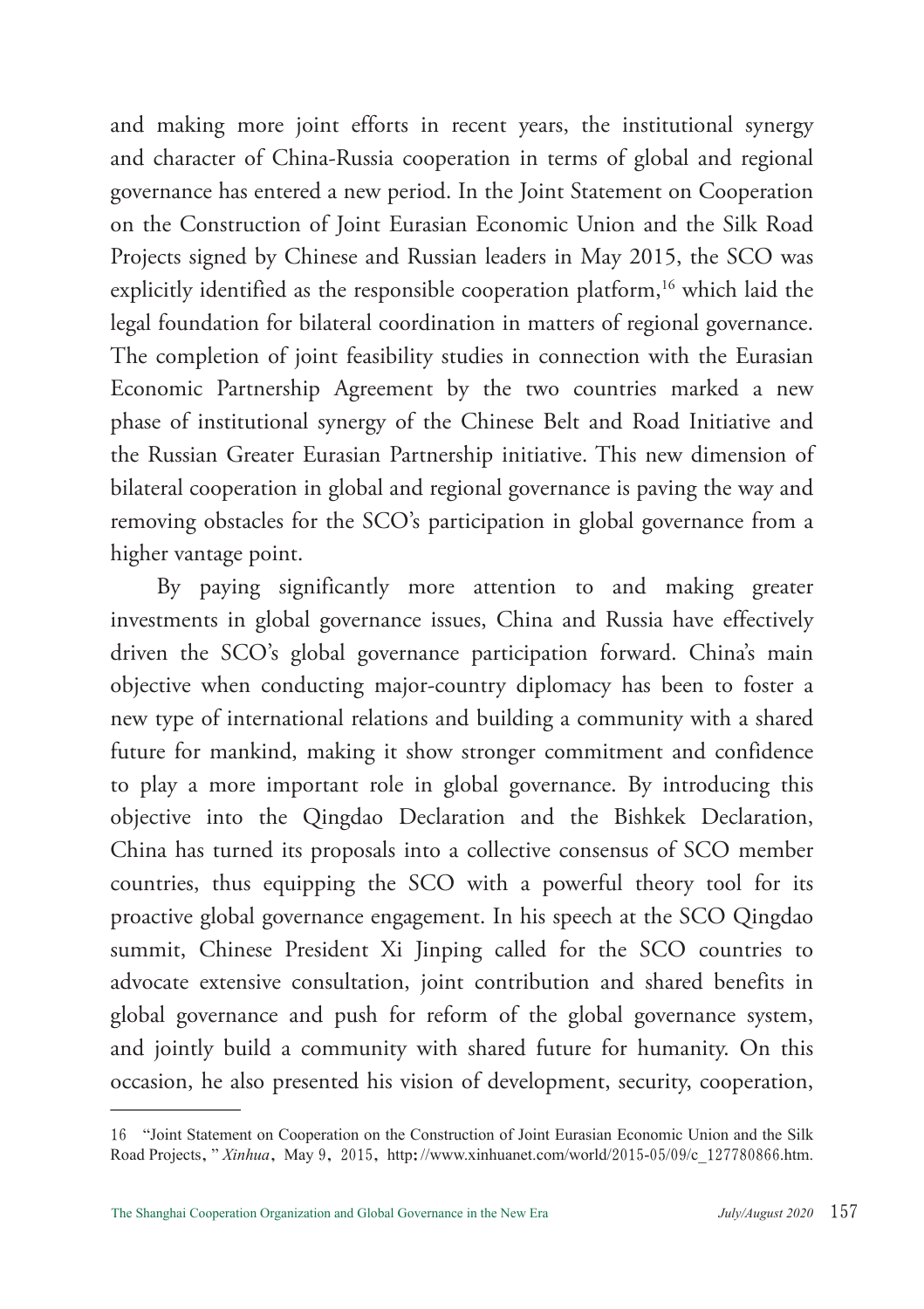civilization, and global governance,<sup>17</sup> which interpreted and summarized the "Shanghai Spirit" in a new context, and set out the basic principles to be followed in fostering a new type of international relations and building a community with a shared future for mankind. In his speech at the Bishkek summit, President Xi further proposed that we must make the SCO an example of solidarity and mutual trust, common security, mutually beneficial cooperation, and inclusiveness and mutual learning.18 This serves as the Chinese approach to the SCO assuming a more prominent role in global governance, and has provided continuous momentum to the organization's engagement in global governance.

Russia has consistently played a crucial role in matters of global governance. Faced with increasing uncertainties in the global governance framework, and confronted with escalating sanctions imposed by the United States and the European Union in recent years, Russia has stepped up its participation in the construction of a new international political and economic order. It has also more frequently put forward propositions and initiatives for a reform of the global governance mechanism, in an effort to shape the discourse for an overhaul of the global governance system. In June 2016, Russian President Vladimir Putin formally initiated the Greater Eurasian Partnership at the St. Petersburg International Economic Forum, with more than 40 prospective participants including countries of the Commonwealth of Independent States, the SCO and ASEAN, as well as South Korea, Japan, Israel and Egypt. According to Putin, the initiative is also open to the European Union despite current tensions in relations between the two sides.<sup>19</sup> In essence, the Greater Eurasian Partnership is Russia's global governance blueprint and also its approach to enhancing

<sup>17</sup> "Full Text of Chinese President Xi Jinping's Speech at the 18th SCO Qingdao Summit," *Xinhua*, June 10, 2018, http://www.xinhuanet.com/english/2018-06/10/c\_137244587.htm.

<sup>18</sup> "Xi Jinping Attends the 19th Meeting of the Council of Heads of Member States of the Shanghai Cooperation Organization (SCO) and Delivers an Important Speech," Ministry of Foreign Affairs of China, June 14, 2019, https://www.fmprc.gov.cn/mfa\_eng/wjb\_663304/zzjg\_663340/dozys\_664276/ dqzzywt\_664402/t1673206.shtml.

<sup>19</sup> Путин В. В. Выступление на пленарном заседании XX Петербургского международного экономического форума. 17 Июня 2016, http://www.kremlin.ru/events/president/news/52178.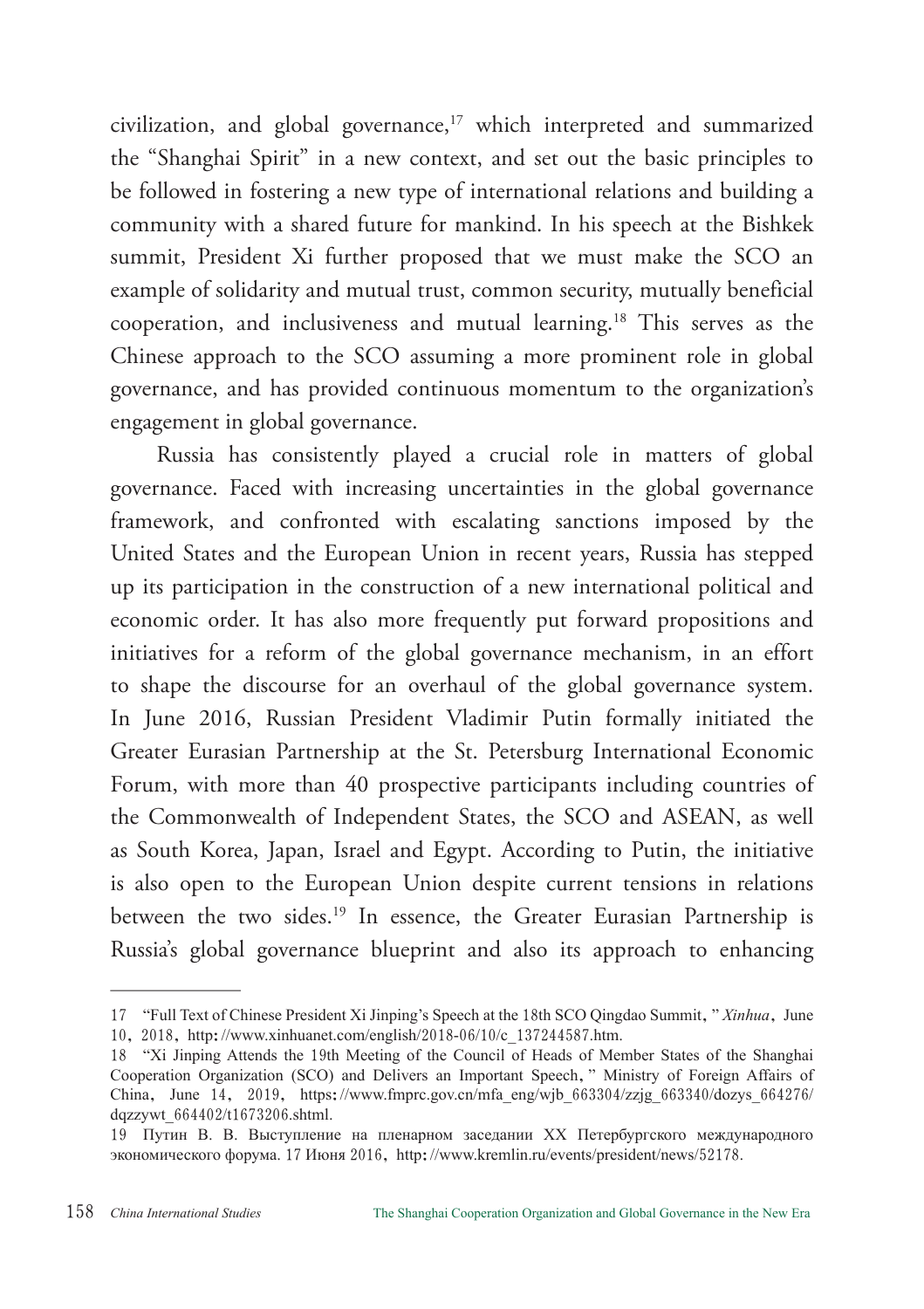the SCO's global governance participation. Currently, Russia is vigorously promoting and refining the initiative, whose successful implementation will objectively advance the SCO's involvement in the global governance process.

**Third, deepening global governance participation is essential for the SCO to respond to the United States' unilateralist and conservative tendencies.** Since taking office, US President Donald Trump has followed the "America First" doctrine, abandoning the liberal international order it once promoted. Instead, the US has abruptly turned towards unilateralism and conservatism, severely undermining the global governance process and damaging the prestige and effectiveness of relevant governance mechanisms. The global governance landscape is thus becoming more and more fragmented, as the regular and steady operation of major multilateral institutions such as the United Nations, the Asia-Pacific Economic Cooperation (APEC), and the Group of 20 (G20) are experiencing severe disruptions. Simultaneously, as US guided only by its self-interest, it has been recklessly instigating great-power competition and even confrontation, by defining both China and Russia as "strategic competitors," and trying at all costs to build an international and regional order excluding these two countries. After the United States introduced its so-called Indo-Pacific, Afghanistan, and Central Asia strategies, the fair and reasonable international order promoted by China and Russia, with the UN and the spirit of multilateralism at its core, has come under unprecedented strain. By causing serious disorder and imbalances in global governance, the US is posing tremendous challenges to global and regional stability. It is under these circumstances that the SCO, as an important force for safeguarding regional and global stability, has thrust itself forward without hesitation to uphold multilateralism and win-win cooperation, prevent the reversal of global governance and ensure the sustaining momentum for building a just and equitable international order. This is the only option for the SCO to effectively relieve the pressure stemming from American hegemony and power politics, safeguard an international and regional environment favorable for peace and development, and steer global governance in a reasonable direction.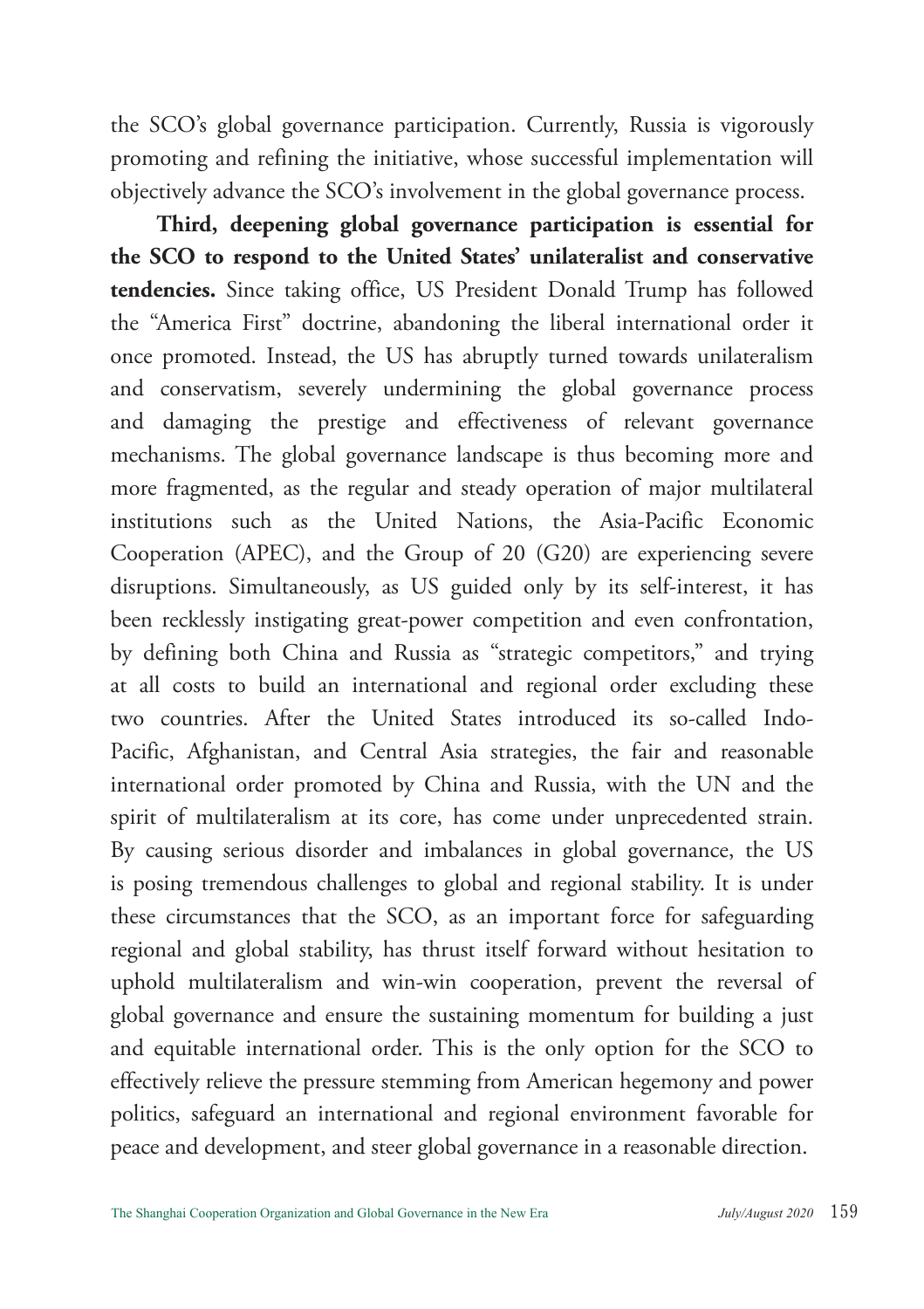# Favorable Conditions for the SCO's Enhanced Global Governance **Participation**

The SCO is presently standing at a critical juncture of preserving the achievements of the past and forging ahead into the future. Whether in relation to its external environment or to serve its own development purposes, the SCO is in urgent need of getting more involved in global governance. As its character is that of a multilateral institution that has considered global governance improvement as its responsibility from the outset, the SCO will not only play its due part, but is highly capable of making even greater contributions to the global governance process.

**First, the SCO's future-oriented governance ideas possess a conceptual underpinning, which is able to lead global governance toward a hopeful future.** Avoiding the mistakes and the mentality of the Cold War, rejecting the zero-sum mindset and the pattern of civilizational clashes, the SCO has instead advocated the "Shanghai Spirit." It represents a paradigm contrary to the conventional Western concepts that dominate today's international organizations, and sets itself apart from the more or less closed, exclusive, and compulsory nature of traditional and many contemporary international organizations and blocs. The SCO embodies a new pattern of partnership, not an alliance, with cooperation instead of confrontation as its main function. The "Shanghai Spirit" is promoting a new vision of cooperation, which ensures that consultations are held on an equal footing, that a consensus for all countries can be reached regardless of their size, and that peace, development through cooperation and other core interests of member countries are guaranteed. Concerning regional cooperation, it endorses an equal and mutually beneficial approach to achieve win-win outcomes. The "Shanghai Spirit" has established a new security concept of mutual trust, mutual benefit, equality, upholding the basic principles of non-alignment, non-confrontation, and non-targeting of any third party. It opposes interference in the internal affairs of member countries, and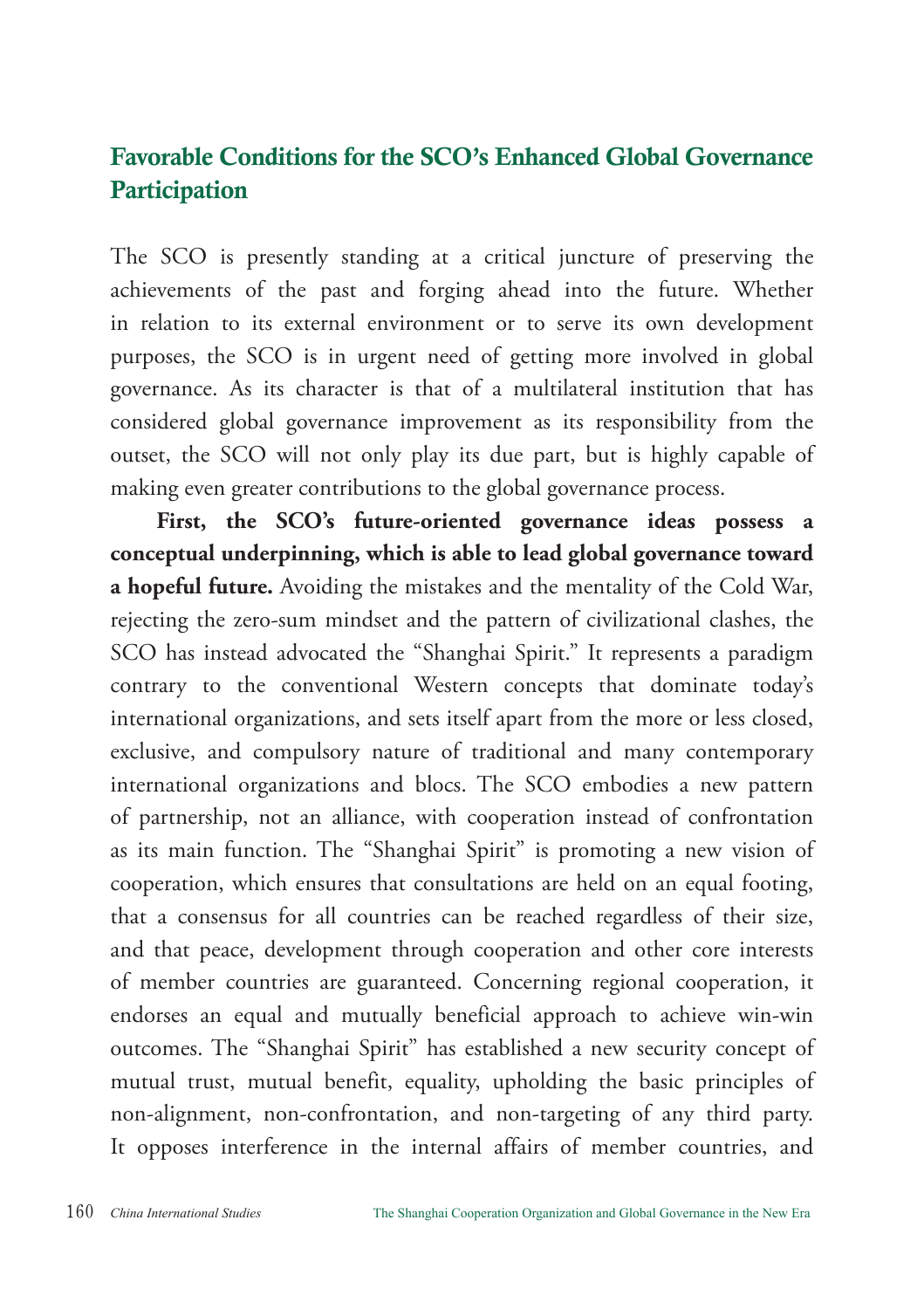supports open and strategic cooperation to enhance mutual trust and create a stable security environment for regional development. It promotes a new type of civilizational model characterized by inclusiveness, full respect for cultural diversity, and free choice of development paths for all countries involved. Inclusiveness is exercised by seeking common ground while shelving differences, advancing exchanges and cross-civilizational dialogue to strengthen regional identity and facilitate harmonious conditions for regional construction.

This new approach, which the SCO has not only proposed but is already practicing, is clearing the way toward building a fair and reasonable international political and economic order, pointing to a new level for global governance in the post-Cold War era. The strong commitment shown at the Qingdao summit to fostering a new type of international relations and building a community with a shared future for mankind is an echo of the original "Shanghai Spirit" and gives it fresh relevance in the new era. It not only guides the SCO's future development, but also contributes forwardlooking ideas to global governance in the present situation. In his speech at the Qingdao summit, President Xi put forward his vision to carry forward the "Shanghai Spirit" in five aspects,<sup>20</sup> which won him extensive endorsement from other member states. They specify the commitment to building a new type of international relations and a community with a shared future, and clarify the underlying method for realizing that goal, thus integrating it with the "Shanghai Spirit." They represent the trend of the times and the aspirations of the vast majority of developing countries, and they constitute a realistic guideline for improving the values of global governance and enabling the construction of a new international order that better reflects the interests of emerging countries in the midst of a fragmented global governance landscape.

<sup>20</sup> They include upholding innovative, coordinated, green, open and inclusive development, pursuing common, comprehensive, cooperative and sustainable security, promoting open and inclusive cooperation for win-win outcomes, championing equality, mutual learning, dialogue and inclusiveness between civilizations, and following the principle of achieving shared growth through discussion and collaboration in engaging in global governance.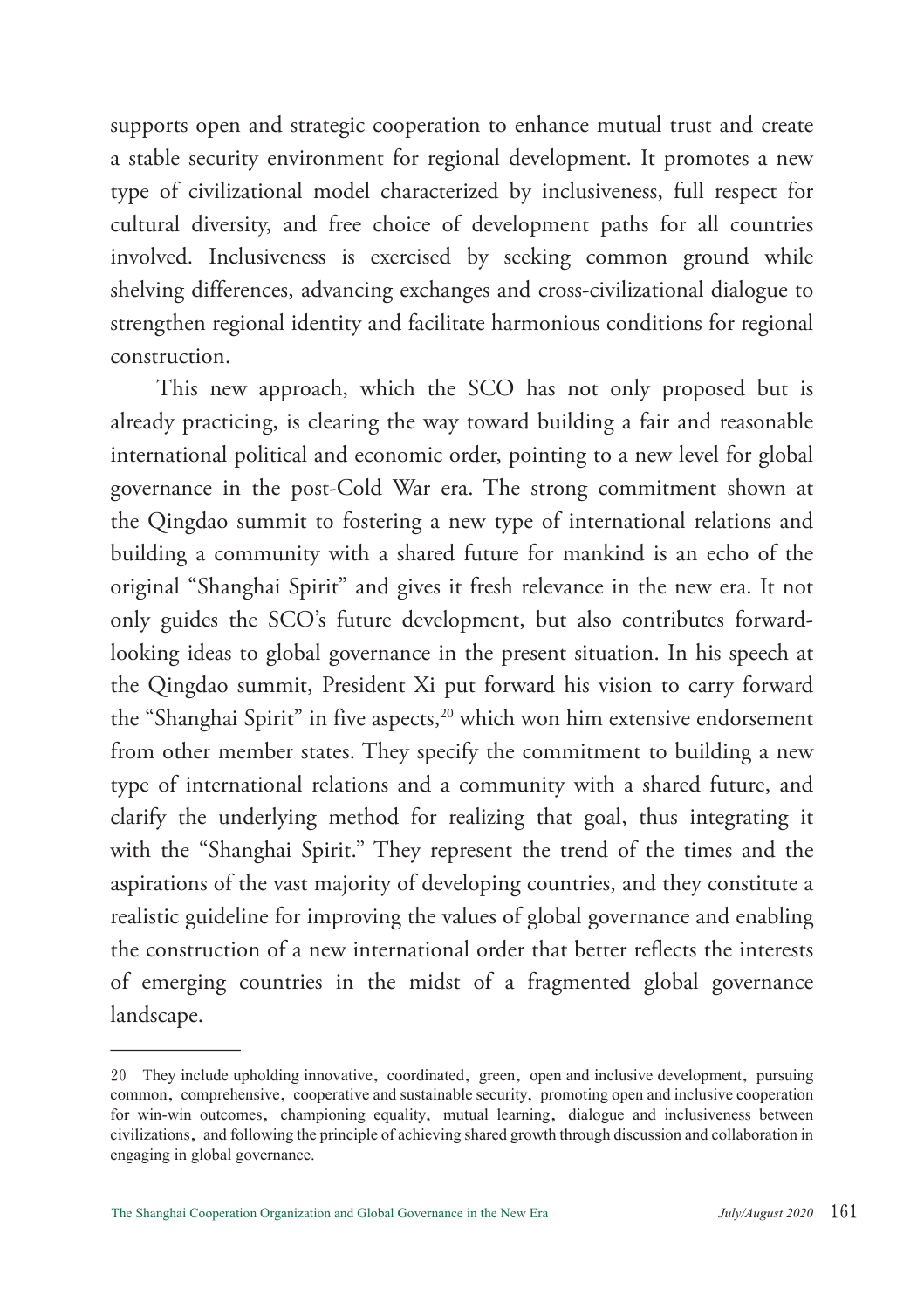**Second, the SCO values rules and institution-building, which serves as a useful example for the global governance system and can help avert disintegration of global governance.** One major problem concerning all countries around the world irrespective of their specific circumstances, is how to formulate a set of rules and institutions for an effective global governance system that is acceptable to all sides. The practical experience the SCO has gained through their activities so far is of crucial value to the resolution of difficulties in global governance management. Since its inception, the SCO has been actively and steadily advancing its internal capabilities for institution-building, following a gradual approach of advancing from easier to more difficult tasks, seeking common ground while shelving differences, and achieving mutually beneficial outcomes. Shortly after its establishment, the SCO passed the Shanghai Convention on Combating Terrorism, Separatism and Extremism, making it the world's first institution to clearly define these "three evils" in a binding legal document, thereby warranting cooperation between member states for fighting them together. On this basis, the SCO successively adopted the Convention against Terrorism in June 2009 and the Convention on Countering Extremism in June 2017, which specified the legal code for a more systematic and effective combat against the "three evils". This has helped accumulate valuable experience in building the institutions needed for similar efforts on a global level. At the same time, in response to regional cross-border crime such as drug and illegal arms trafficking, the SCO has passed additional legal documents, including the Agreement on Cooperation in Combating Illicit Traffic of Narcotic Drugs, Psychotropic Substances, and Precursors in June 2004, the Agreement on Cooperation in Combating Illicit Trafficking in Arms, Ammunition and Explosives in August 2008, and the Agreement on Cooperation in Ensuring International Information Security in 2009. These agreements constitute a comprehensive legal and institutional basis for the SCO's security cooperation, and they have effectively safeguarded regional stability. The SCO's legal institution on security cooperation has not only enhanced the security governance within the region, but is also regarded as a blueprint for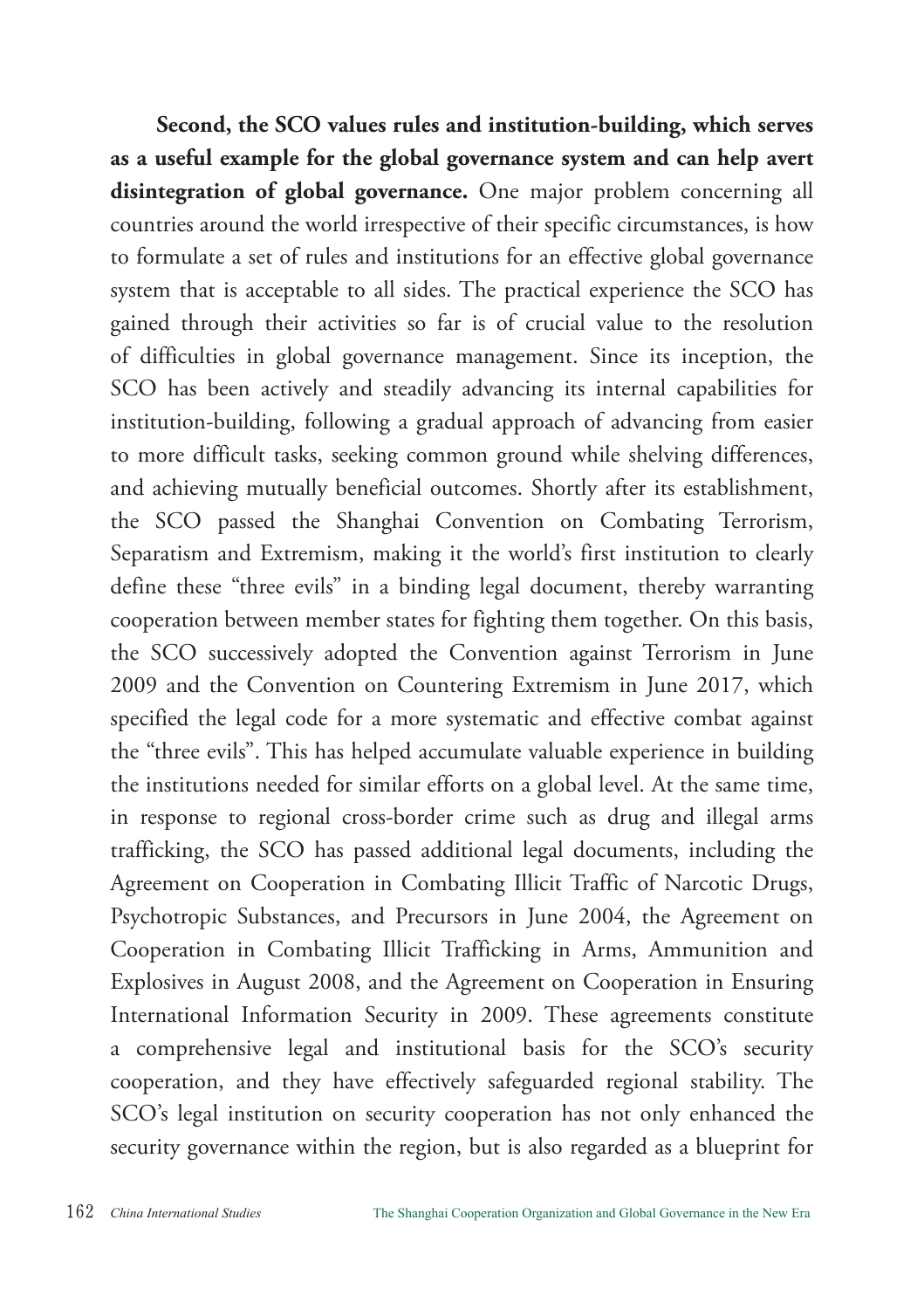

The Chinese Hospital Association and the Committee of Good-Neighborliness, Friendship and Cooperation of the Shanghai Cooperation Organization (GNFCC SCO) hold a webinar on combating COVID-19 on July 7.

global security governance.

The SCO is also institutionalizing economic cooperation among its member states. In 2014, leaders of the SCO countries signed the Agreement on Creating Favorable Conditions for International Road Transportation, which marked a milestone in the establishment of appropriate institutions for the SCO's economic cooperation. In the new Program of Multilateral Trade and Economic Cooperation until 2035, approved by the SCO Heads of Government Council in 2019, the SCO countries agreed to further promote the facilitation and liberalization of regional trade and investment, and to constantly improve the institutional arrangements of regional economic cooperation. At present, the member countries are actively negotiating an agreement on trade facilitation and a framework agreement on trade in the services sector. This will lay an indispensable legal foundation for regional trade facilitation and serve as the SCO's new benchmark for global economic governance. The SCO's approach and practice in terms of institutional cooperation brings important insights for building a more reasonable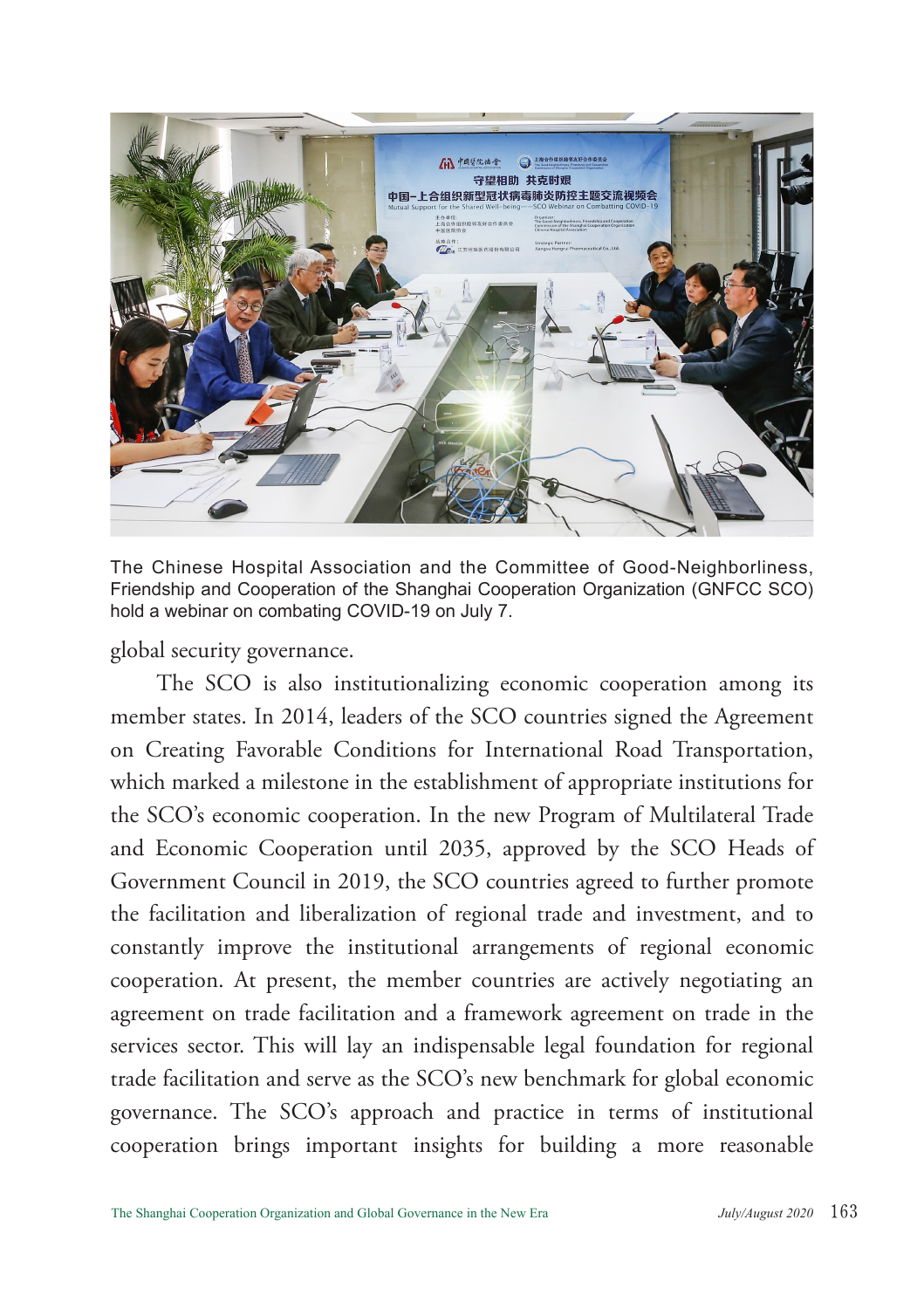international political and economic order.

**Lastly, by advocating openness, strengthening international cooperation, and actively building a multilateral network of partnerships, the SCO's participation in global governance is on a sound footing.** Establishing contact and ways of coordination with global governance bodies is one of the main paths for the SCO to get directly involved in matters of global governance. Regarding the United Nations as the core of global governance, the SCO is dedicated to safeguarding the UN's authority, building relationships and conducting cooperation with the UN and its subsidiary bodies, and engaging in reform of global governance through the UN platform. In 2004, the SCO was invited to participate as an observer in the sessions and proceedings of the General Assembly. In 2009, the 64th session of the General Assembly adopted a resolution on cooperation with the SCO, in which it emphasized the importance of strengthening dialogue, cooperation and coordination between the two sides. In 2010, the UN and SCO Secretariats agreed in the Joint Declaration on Cooperation to work together in responding to new challenges and threats facing the international community. From 2011 on, memoranda of understanding on cooperation were signed between the SCO Secretariat on one side and the UN Office on Drugs and Crime, the Secretariat of the UN Economic and Social Commission for Asia and the Pacific (ESCAP), and the UN Educational, Scientific and Cultural Organization (UNESCO) respectively.21 In March 2019, the Executive Committee of the SCO Regional Anti-Terrorist Structure (RATS) and the Counter-Terrorism Committee Executive Directorate (CTED) of the UN Security Council signed a memorandum of understanding aimed at enhancing the strategic framework of cooperation between the two entities. Moreover, the SCO has been conducting irregular communication and dialogues with the UN Development Program, the UN Regional Centre for Preventive Diplomacy for Central Asia, the International Monetary Fund, and the World Bank.

<sup>21</sup> Qi Zhenhong, ed., *Shanghai Cooperation Organization: Looking Back and Looking Forward (2001- 2018)*, pp.95-96.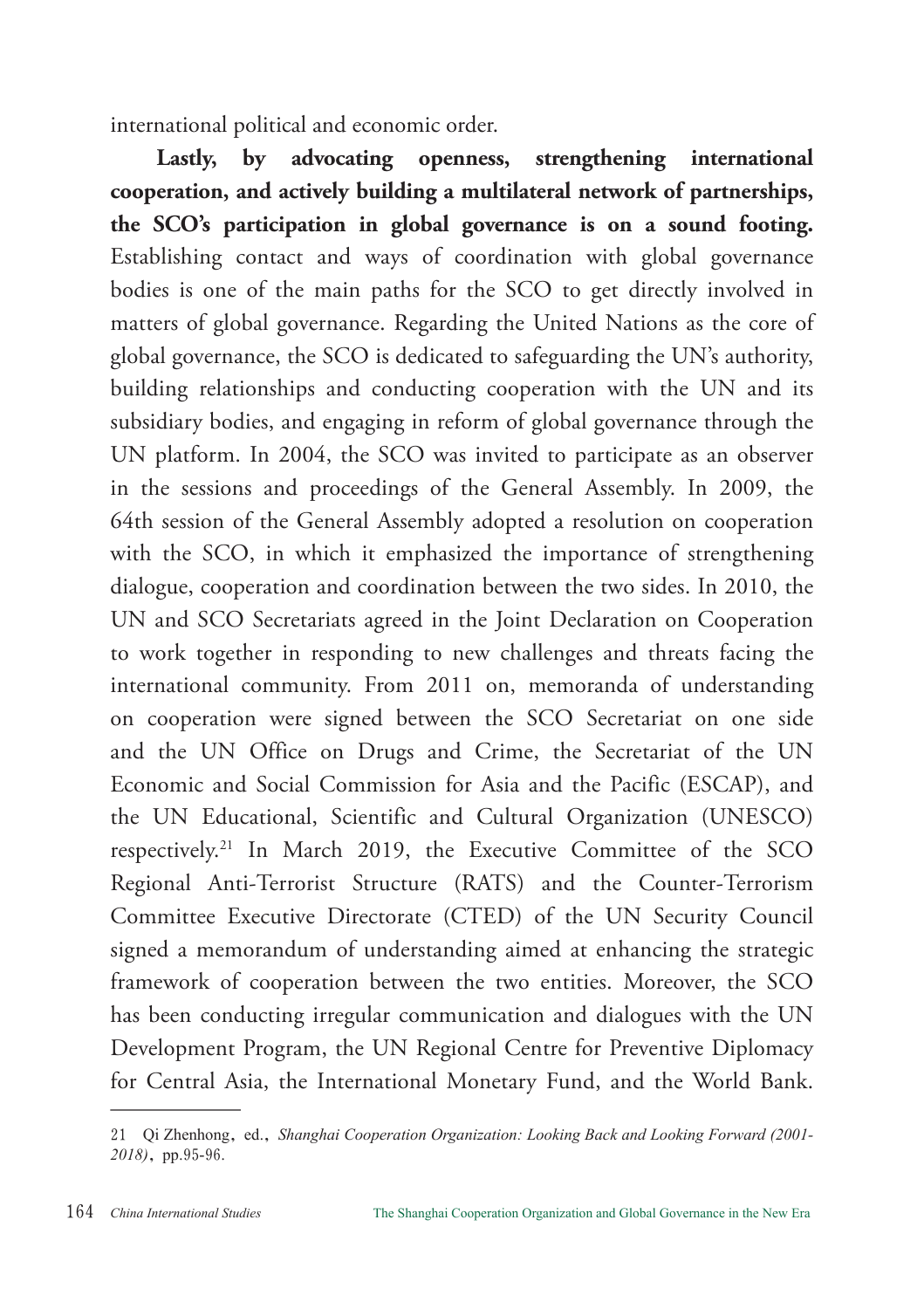This close contact and cooperation network between the SCO and the UN and many of its subsidiary entities has naturally created favorable conditions for the SCO to play a greater role in global governance. At the same time, the SCO has attached importance to establishing ties with regional international organizations or institutionalized coordinating bodies. Since 2005, the SCO has successively formalized cooperation with the Commonwealth of Independent States (CIS), the Association of Southeast Asian Nations (ASEAN), the Collective Security Treaty Organization (CSTO), the Economic Cooperation Organization (ECO), and the Conference on Interaction and Confidence-Building Measures in Asia (CICA), while also building relationships with the Organization for Security and Cooperation in Europe (OSCE), the BRICS mechanism, and the Eurasian Economic Union. By constantly expanding external outreach and multilateral cooperation, the SCO is improving its abilities to participate in global governance in a more effective way.

#### Major Challenges for the SCO's Global Governance Participation

In the midst of the most far-reaching changes in a century and enormously serious turbulences for global governance, the SCO will inevitably encounter a multitude of challenges in its involvement in global governance.

Western countries, especially the United States, who still dominate the agenda of global governance, constitute the most powerful external constraint through their relentless interference with and even suppression of the SCO's global governance participation. Especially those conservative forces in the US and other Western countries who are desperately clinging to a Cold War mentality are looking at the SCO through a geopolitical lens, labeling it as the "oriental NATO" and distorting the "Shanghai Spirit" as an "authoritarian paradigm" that menaces Western values.<sup>22</sup> Simultaneously, they are doing their utmost to play up the SCO's internal differences,

<sup>22</sup> Thomas Ambrosio, "Catching the 'Shanghai Spirit': How the Shanghai Cooperation Organization Promotes Authoritarian Norms in Central Asia," *Europe Asia Studies*, October 2008, pp.1321-1344.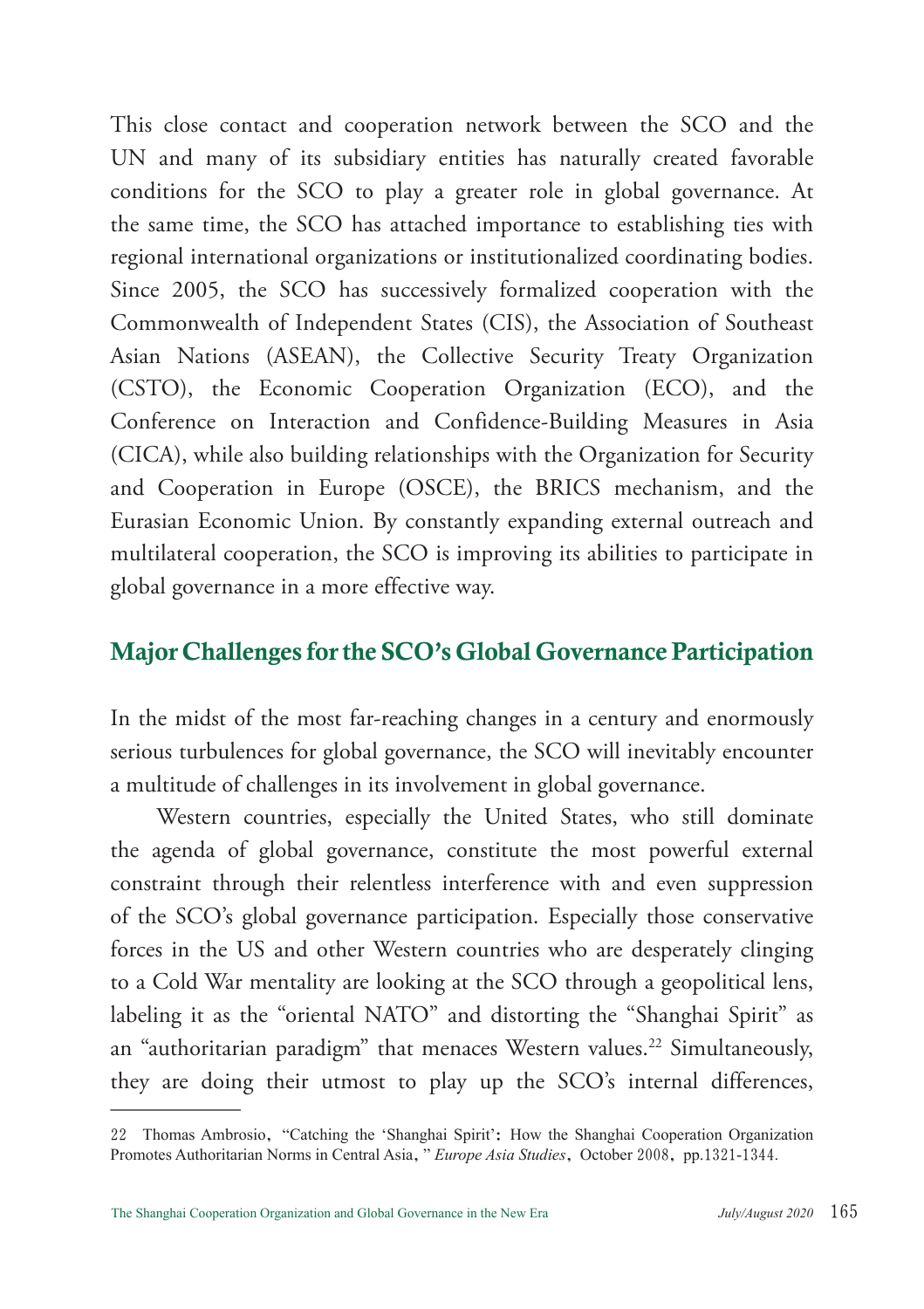claiming that the incorporation of India and Pakistan was undermining the organization's cohesion, diluting its original agenda, and reducing it to an ineffective debating club.23 The misunderstandings and prejudices by the West have had serious negative implications for the SCO's participation in global governance. Ever since the Trump administration entered office, the US has publicly identified China and Russia as "revisionist powers" and strategic rivals, and have put "systemic competition" for global influence at the center of its contention against the two countries. This has severely undermined China's and Russia's efforts to promote the SCO's role in global governance. Moreover, the US has been recklessly discrediting, stigmatizing, and sabotaging China's Belt and Road Initiative, which it sees as China's attempt to seize rules-making power and to challenge the US-led international order. It has also introduced and advertised for their own alternative infrastructure building and connectivity program, while cooperating with the EU to split off countries from the Belt and Road Initiative. The United States' increasing competition with China and Russia in global governance has posed a direct challenge to the SCO's ambition to enhance its presence in the arena of global and regional governance.

The SCO region is still lagging behind in terms of global governance participation and has to deal with ample governance deficits. Currently, multiple governance mechanisms and programs are coexistent in the region, competing with or even excluding each other. With a complex security situation and mounting economic difficulties, the SCO's tricky regional governance environment has raised doubts about its factual ability to participate in global governance affairs.

With the accession of India and Pakistan, the internal diversity and the disparities within the SCO have become more pronounced, adding to the difficulties of coordinating any joint action. The SCO members are all unique in terms of political system, economic development, and cultural

<sup>23</sup> Evan A. Feigenbaum, "Shanghai Cooperation Organization, Central Asia, and the United States," Carnegie Endowment for International Peace, June 23, 2016, http://carnegieendowment.org/2016/06/23/ shanghai-cooperation-organization-central-asia-and-united-states-pub-63907.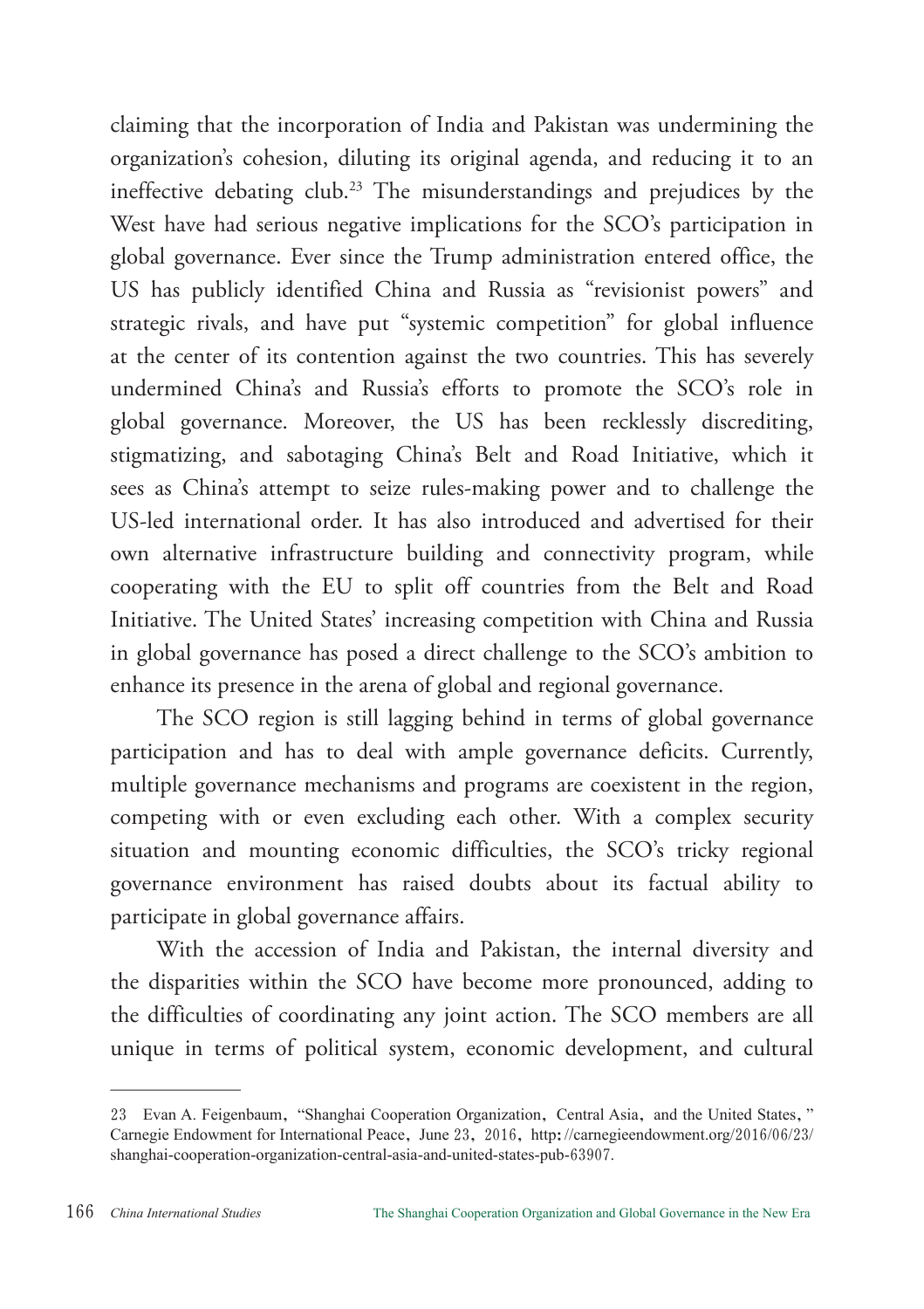tradition, with a complex web of mutual relationships and interwoven interests. Therefore, they are rarely in complete agreement on the issue of the SCO's global governance participation, and have yet to further coordinate their positions and build consensus on key matters such as defining the SCO's role and objectives in global governance and how to improve regional cooperation. For the SCO, it has always been an arduous task to reinforce the common values and collective identity of its member states. At the same time, the SCO has not fulfilled expectations in terms of integrating its progressive concepts into regional realities and effectively promoting cooperation in various fields. The progress in terms of regional economic cooperation is particularly slow and limited, as member states have not yet reached an agreement on establishing the SCO Development Bank, the SCO Development Fund (Special Account), and the SCO Free Trade Zone. The deficiencies in the SCO's own strengths and capacities have been serious obstacles to its global governance participation, and have weakened its exemplary and pioneering role.

## Primary Approaches of the SCO's Global Governance Participation

The next five to ten years will be a critical period of decisive opportunities for the development and prosperity of SCO members, including for the SCO's involvement in global governance, despite having to face numerous difficulties along the way. The SCO should therefore think in a longterm perspective, formulate a comprehensive plan and carefully draw up a roadmap of how to optimally participate in global governance, and how to make due contributions to building a fair and reasonable international political and economic order.

#### Elevating the role of global governance in SCO cooperation

Global governance is still not at the same level on the SCO agenda as the three cooperation areas of security, economy, and people-to-people exchanges. It is all the more necessary for the SCO to seize the opportunity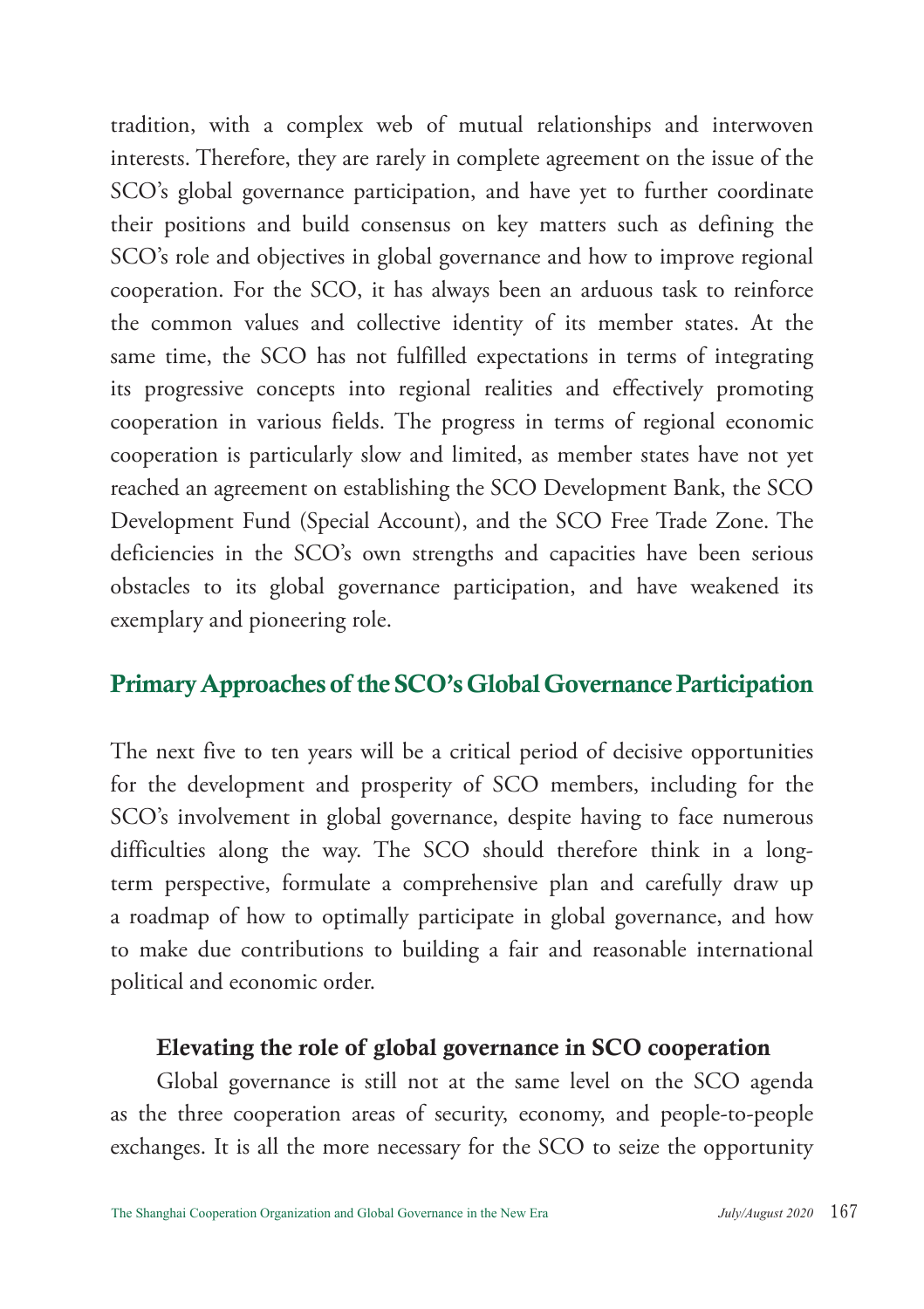of the situation, actively tap its enormous unused potential, and make efforts to turn global governance into a new area for growth and cooperation.

First of all, SCO member states need to truly raise their awareness of the importance and urgency of participating in global governance. Their collective commitment to building a community with a shared future for mankind, which has been incorporated into the documents of SCO summits, sets the direction for the SCO's development in the new era. To build such a community inevitably and practically requires more participation in global governance. Therefore, the true meaning of global governance for the SCO's development in the new era can only be fully understood from the vantage point of building a community with a shared future for mankind, and that vision should always guide the SCO community in all their activities concerning global governance affairs. Meanwhile, all fields of SCO cooperation should be reassessed from the perspective of how they benefit global governance. The SCO countries should not only cooperate to maintain security and stability and promote development and prosperity within the region, but should also step forward as paragons and provide more public goods at the global level in terms of cooperation concepts, rules, and models.

Secondly, SCO cooperation models should include more elements of global governance. While the joint statements or declarations of successive summits have expressed the SCO's general principles and positions on major international and regional issues, specific documents have so far not been produced. Based on the outcomes achieved so far, the SCO should solicit all member states for their opinions and build a broad consensus in preparation for issuing a specific joint statement by heads of state on major issues, which will demonstrate the importance the organization attaches to global governance. When conditions are favorable, an SCO common diplomatic and security vision can be formulated to guide the organization's engagement in global governance. The mounting global challenges and regional emergencies demand more active and more timely responses from the SCO, which should consider expanding the competencies of its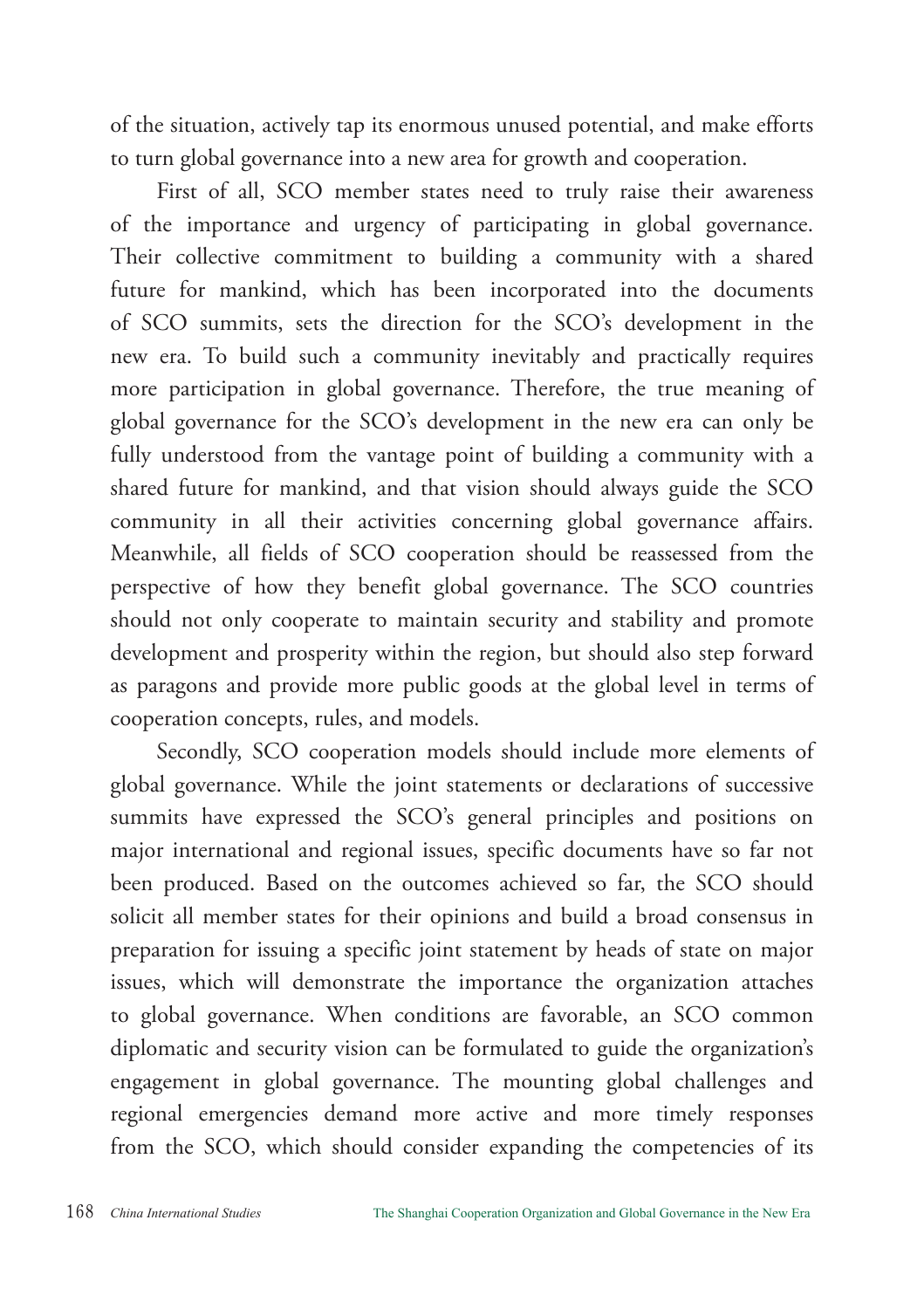permanent secretariat, authorizing it to issue statements and clarify positions on global and regional hotspots in a timely manner on behalf of the SCO. Working groups can be set up under the secretariat to enhance the SCO's responsiveness and efficiency.

Finally, the SCO should make participation in global governance a priority and objective of its external cooperation. All SCO member countries, observer states and dialogue partners should actively communicate and exchange views with each other on issues that involve global governance, so that positions can be coordinated and a consensus can be reached. A number of legal documents of universal nature, such as the Treaty on Longterm Good Neighborliness, Friendship and Cooperation among the SCO Member States and the Shanghai Convention on Combating Terrorism, Separatism and Extremism, can be made available to be signed by observer states and dialogue partners. By so doing, the scope of regional influence and geographical coverage of the SCO can be expanded, and the observer states and dialogue partners can be turned into reliable allies of the SCO when participating in global governance. In the meantime, the SCO should explore the potential for cooperation with the UN and other global and regional entities even further, and make efforts to put these relationships on a solid base. Those global and regional organizations with which the SCO has already established cooperative ties, can be involved in more detailed discussions and operable cooperation and exchange programs. Such programs should focus on enhancing policy coordination, rules alignment, and similar "soft" forms of cooperation, in order to transform consensus into concrete action. The SCO should conduct consultations with external actors in a more hands-on manner, and strive for common positions and joint actions on urgent issues humanity is facing.

In response to the current COVID-19 pandemic, the SCO should strengthen contact with the World Health Organization (WHO) to promote global public health security and effectively curb the virus. It should continue to expand its range of cooperation and establish regular and institutionalized ties with the G20 and BRICS. Members of the SCO and BRICS should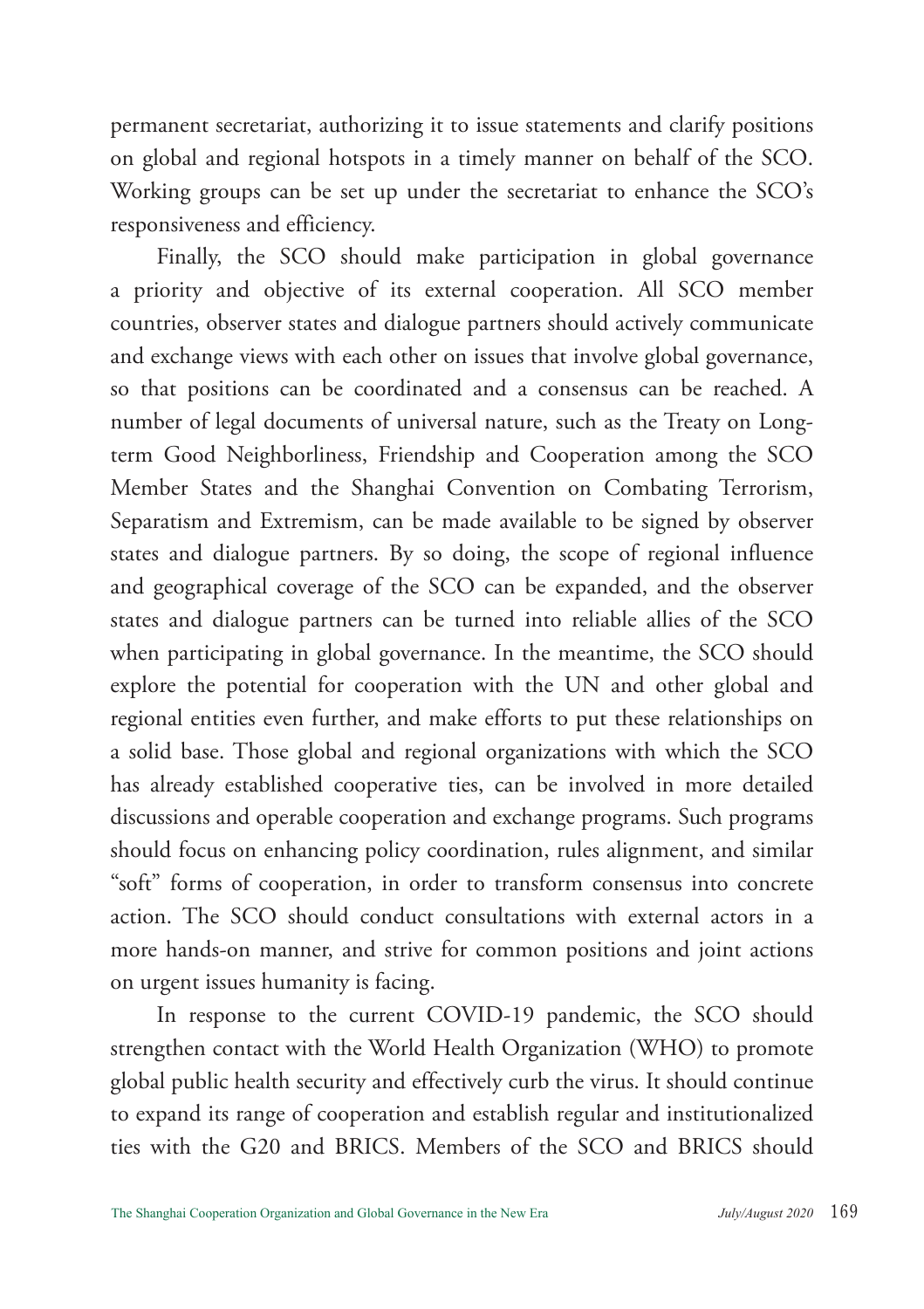particularly set up a closer cooperation mechanism and put forward joint proposals and initiatives for global governance at the appropriate time. When dealing with Western-dominated global and regional organizations, the SCO should adhere to the perspective of building a community with a shared future for mankind, and make confident use of the initiative to build relationships with the EU and the OSCE. With these actions the SCO can truly implement its global governance concept of wide consultation, joint contribution, and mutual benefits.

## Building the capacity for participation in global governance

The current strength and influence of the SCO has not yet allowed the organization to play a leading role in global governance. In view of this, the SCO should proceed from reality and start with regional governance to enhance its inherent capacities and unleash its potential.

First, the SCO should advance strategic synergy and policy communication among its member states. China and Russia, as the dual engine of the SCO, should actively promote the alignment of the Silk Road Economic Belt with the Eurasian Economic Union, implement the China-EEU Agreement on Trade and Economic Cooperation, and accelerate the completion of the Eurasian Economic Partnership Agreement, to jointly provide more public goods for both the SCO's regional governance and the higher-level global governance. China, Russia and India should work toward positive interaction under the SCO framework, and establish a consultation mechanism on SCO cooperation. By optimizing coordination of positions on major issues and building consensus on global and regional governance, the three countries can collectively lead the SCO to make substantial contributions to global governance. Within the SCO, the major powers should follow the principle of equality among sovereign states and respect the concerns of small and medium-sized countries, while fully promoting their enthusiasm and their respective contributions to global governance, and generously supporting their relevant initiatives and proposals. By so doing, the smaller SCO members could also become indispensable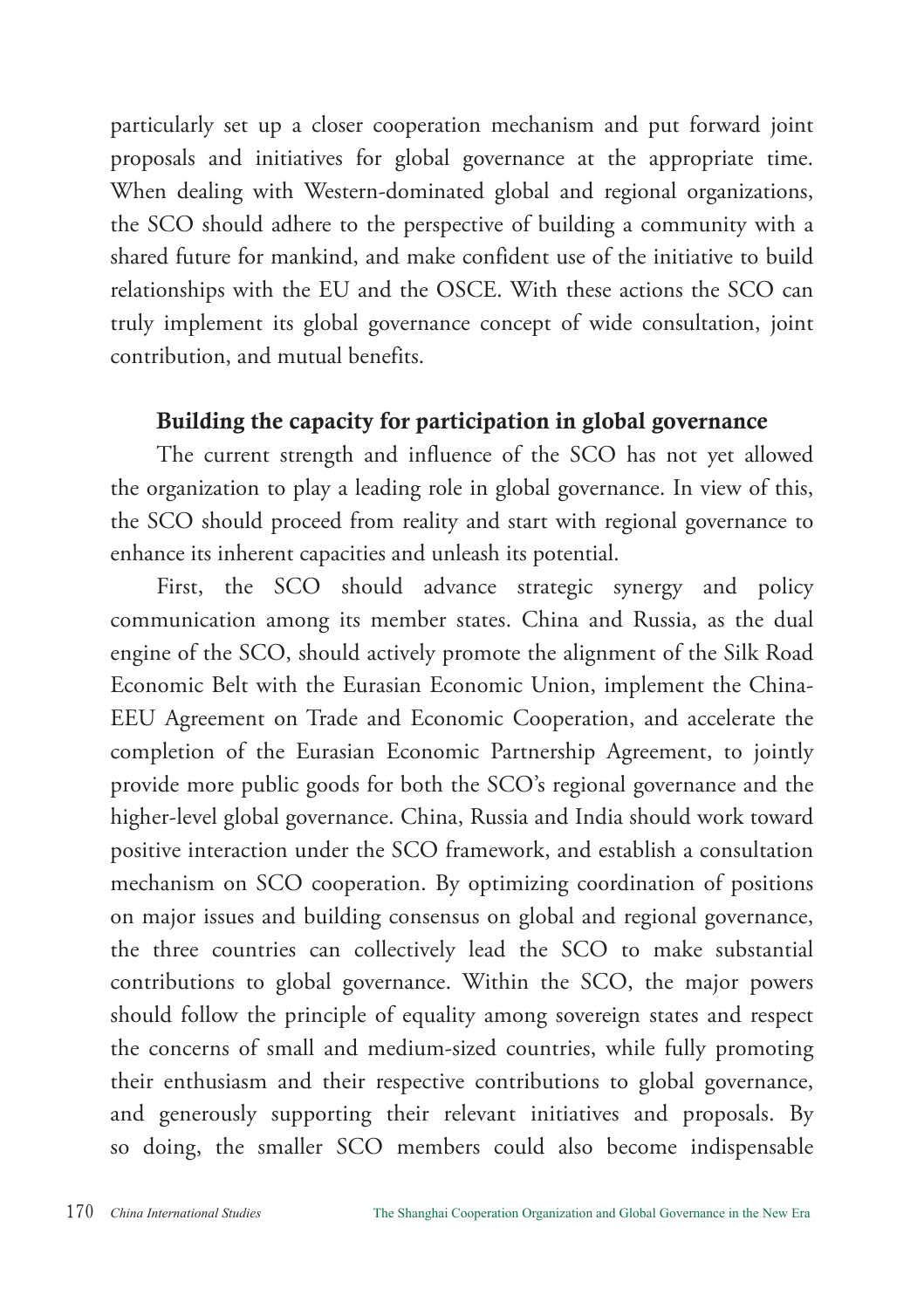participants, promotors, and contributors to the organization's global governance ambitions.

Second, the SCO should keep its concepts future-oriented and up to date. While upholding the "Shanghai Spirit" and the principles of nonalignment, non-confrontation and not targeting any third party, the SCO should keep pace with the demands of the times and incorporate the recognized ideas of forging a new type of international relations and building a community with a shared future for mankind into its core value system in the new era. The new vision on security, development, cooperation, civilization, and global governance, which has been widely endorsed by the member states, can also serve to upgrade the "Shanghai Spirit" as the central guideline for SCO cooperation in various fields.

Third, the SCO should commence institutional reform and improvements from the perspective of doing more for global governance. The limited number of adopted binding documents has severely impaired the SCO's mobility and efficiency, and has diluted its exemplary character. Therefore, establishing institutions with binding power should be the SCO's main focus from now on. Given the importance of economic cooperation and the practical requirements of participation in global governance, the SCO should accelerate the institutionalization of its economic cooperation, starting from establishing a trade and investment facilitation system. The member states should accelerate the implementation of the Agreement on Creating Favorable Conditions for International Road Transportation, and sign the Agreement on Trade Facilitation at the earliest possible date. They should continue negotiations for the agreement on trade in services, and explore the possibility of a multilateral cooperation agreement on investment, customs, and quality inspection. To ensure proper implementation and efficiency, the SCO should also reinforce relevant working mechanisms and step up supervision, to give full play to the regulatory effect of its institutions.

#### Focusing on the reform of global economic governance

The United States with its reckless unilateralist and antiquated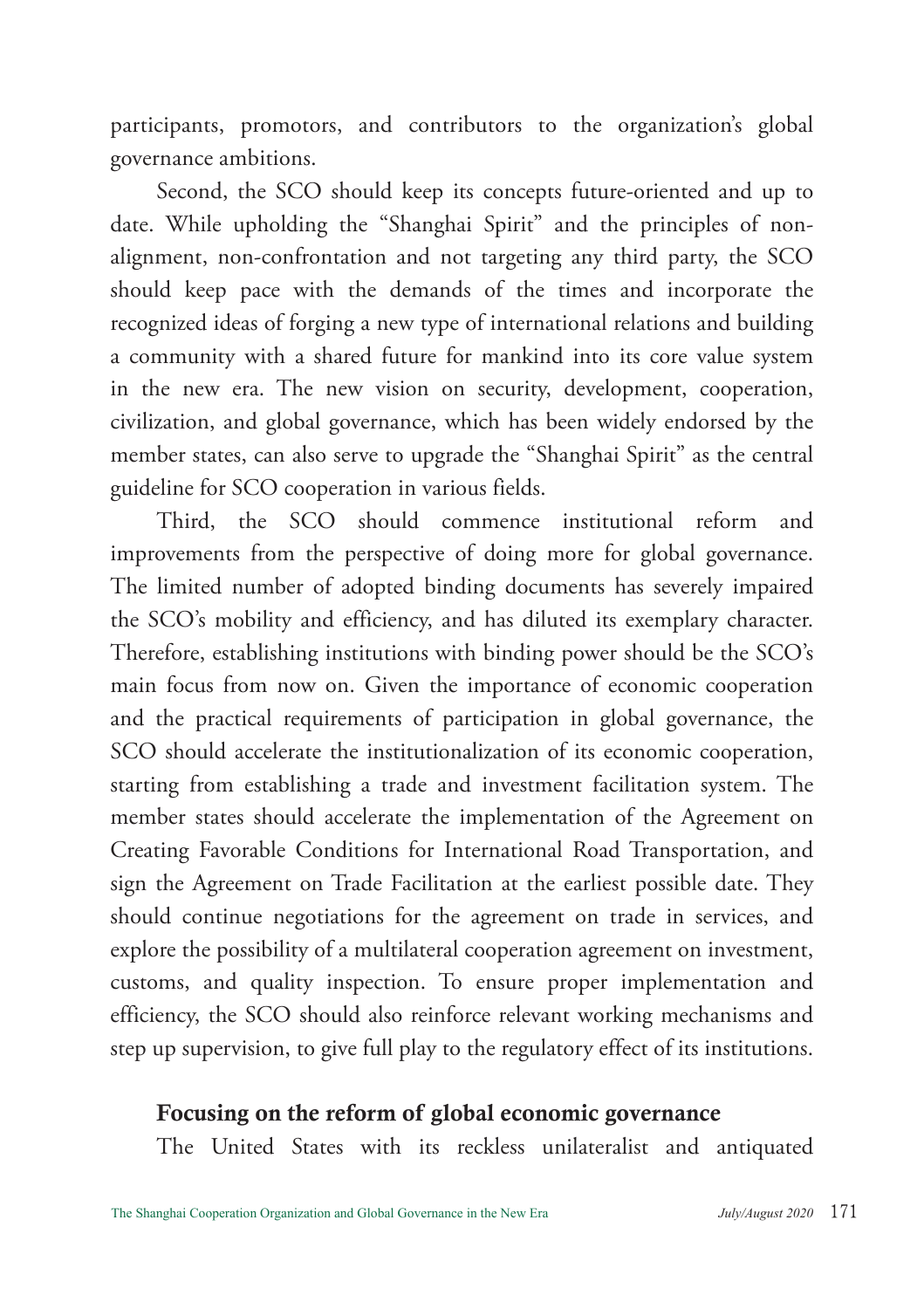approach, as reflected in its arbitrary imposition of tariffs and bullying behavior in trade matters, have exacerbated chaos and disorder in global economic governance. Reforming the economic governance system has thus become an urgent demand in contemporary global affairs. The US has always been seeing a distorted image of the SCO, and has therefore intensified its all-round suppression against China and Russia. The SCO's internal differences in terms of interests and expectations among member states have also increased after the accession of India and Pakistan. Under such circumstances, it is more difficult and challenging than ever for the SCO to pay a significant contribution to global political and security governance. Given the member states' common concern about the SCO's increased economic power after its enlargement, economic governance should be at the forefront of the SCO's global governance participation.

The SCO's involvement in global economic governance should be oriented to the demands of the overall situation and of its own development, while following a gradual approach of working from the easier tasks up to the more challenging ones. Firstly, the SCO should resolutely uphold and safeguard the multilateral trading system based on WTO rules. The WTO's core values and basic principles, most notably of openness, inclusiveness, transparency, and non-discrimination, should be respected, and the rights, interests and policy space of emerging and developing countries should be guaranteed. Reform should be gradually advanced and based on extensive consultation. Considering the urgency of WTO reform, the SCO can draft a joint statement, in which it clarifies its principles and positions, and proposes its own solution to the issue. Secondly, the SCO can drive forward the reform of the international monetary and financial system, to enhance the representation and voice of emerging market economies and developing countries, facilitate the diversification of international currencies, and build a more solid and reliable global financial security network. Moreover, the SCO can contribute to the implementation of the Paris Agreement on climate change under the principle of common but differentiated responsibilities. Lastly, by prioritizing the factor of development in the reform of global